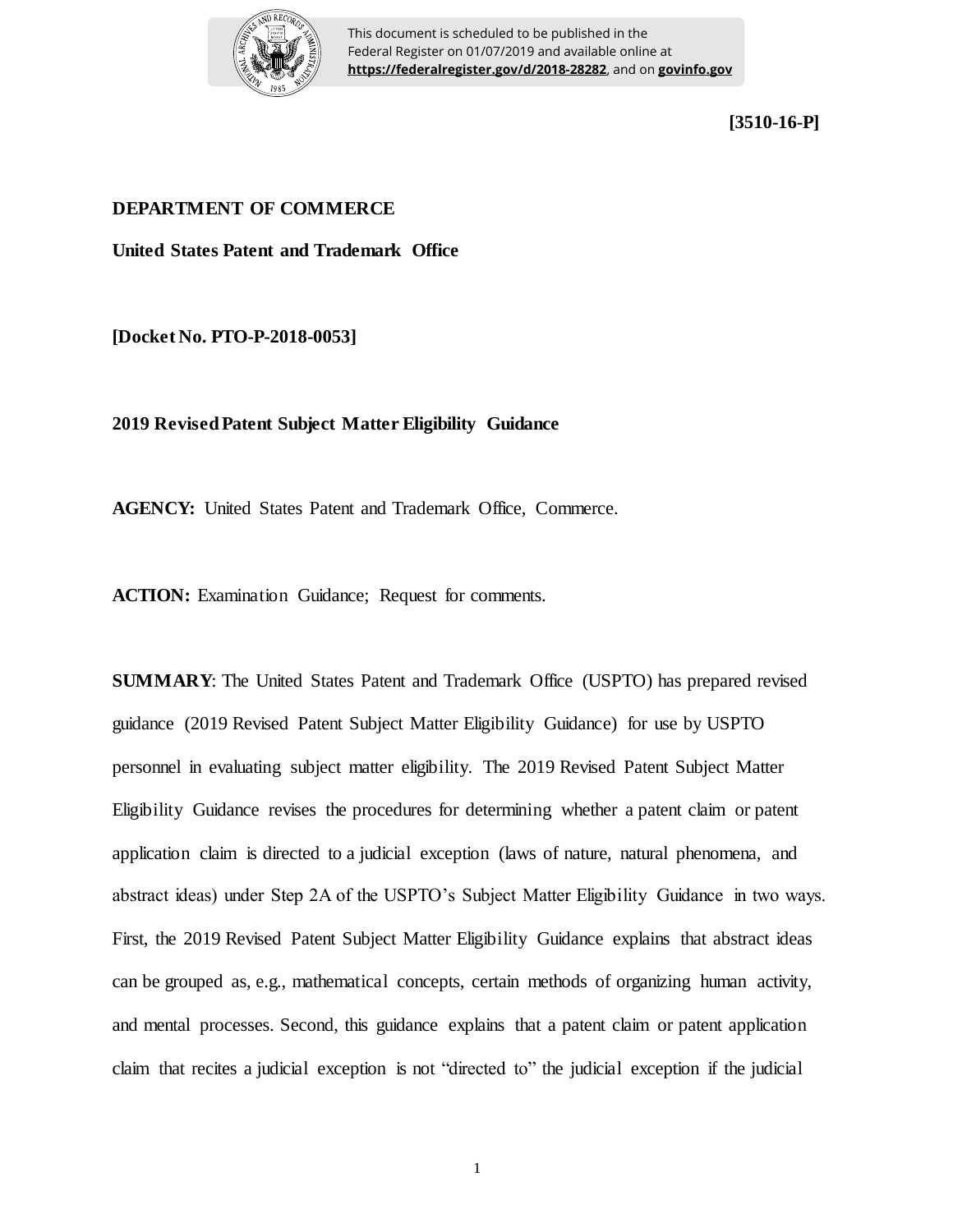exception is integrated into a practical application of the judicial exception. A claim that recites a judicial exception, but is not integrated into a practical application, is directed to the judicial exception under Step 2A and must then be evaluated under Step 2B (inventive concept) to determine the subject matter eligibility of the claim. The USPTO is seeking public comment on its subject matter eligibility guidance, and particularly the 2019 Revised Patent Subject Matter Eligibility Guidance.

**DATES:** APPLICABLE DATE: The 2019 Revised Patent Subject Matter Eligibility Guidance is effective on [INSERT DATE OF PUBLICATION IN THE FEDERAL REGISTER]. The 2019 Revised Patent Subject Matter Eligibility Guidance applies to all applications, and to all patents resulting from applications, filed before, on, or after [INSERT DATE OF PUBLICATION IN THE FEDERAL REGISTER].

**COMMENT DEADLINE DATE:** Written comments must be received on or before [INSERT DATE 60 DAYS AFTER PUBLICATION IN THE FEDERAL REGISTER].

**ADDRESSES:** Comments must be sent by electronic mail message over the Internet addressed to: Eligibility2019@uspto.gov.

Electronic comments submitted in plain text are preferred, but also may be submitted in ADOBE® portable document format or MICROSOFT WORD® format. Comments not submitted electronically should be submitted on paper in a format that facilitates convenient digital scanning into ADOBE® portable document format. The comments will be available for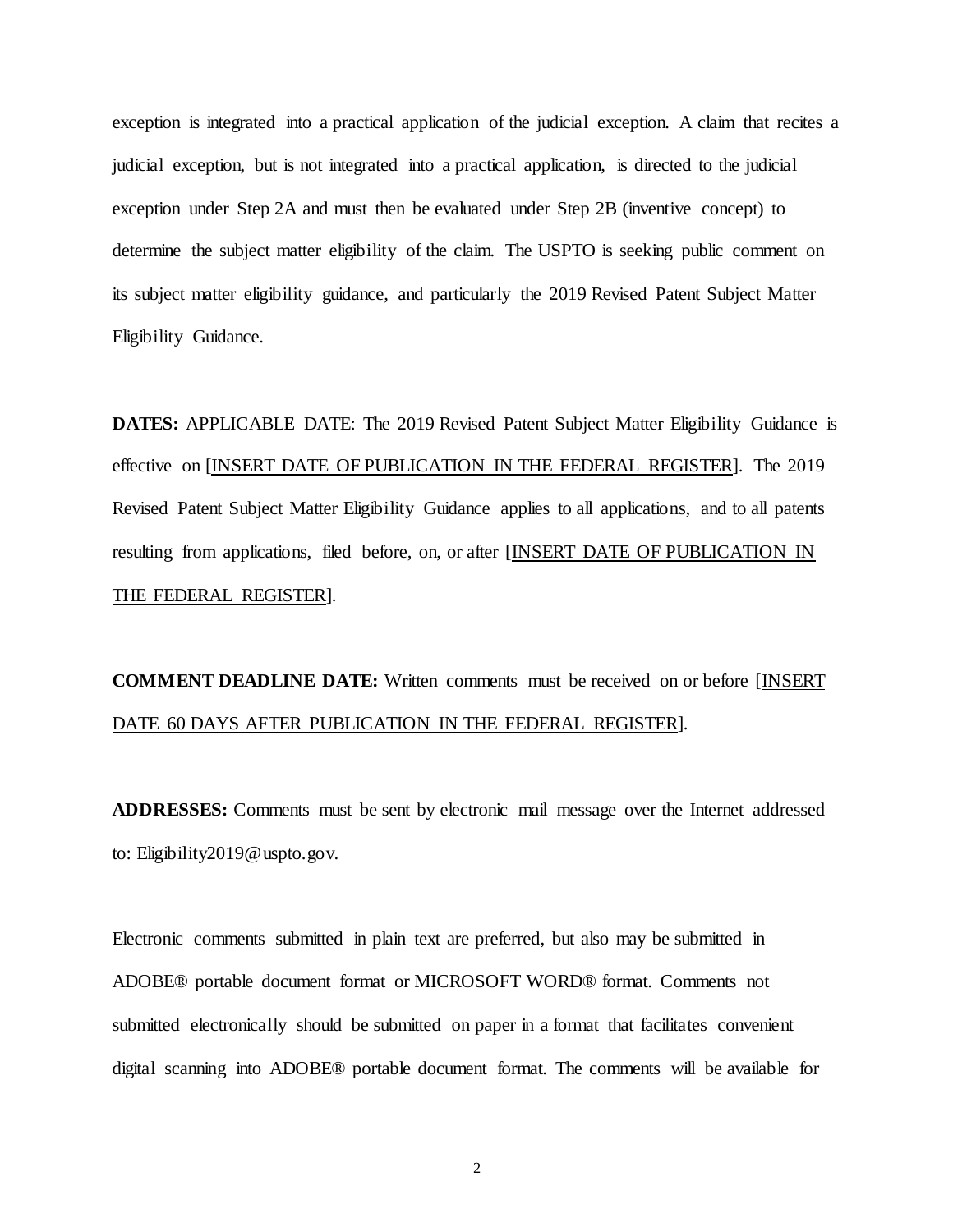viewing via the USPTO's Internet Web site (http://www.uspto.gov). Because comments will be made available for public inspection, information that the submitter does not desire to make public, such as an address or phone number, should not be included in the comments.

**FOR FURTHER INFORMATION CONTACT:** June E. Cohan, Senior Legal Advisor, at 571- 272-7744 or Carolyn Kosowski, Senior Legal Advisor, at 571–272–7688, both with the Office of Patent Legal Administration.

**SUPPLEMENTARY INFORMATION:** Patent subject matter eligibility under 35 U.S.C. 101 has been the subject of much attention over the past decade. Recently, much of that attention has focused on how to apply the U.S. Supreme Court's framework for evaluating eligibility (often called the *Alice/Mayo* test).<sup>1</sup> Properly applying the *Alice/Mayo* test in a consistent manner has proven to be difficult, and has caused uncertainty in this area of the law. Among other things, it has become difficult in some cases for inventors, businesses, and other patent stakeholders to reliably and predictably determine what subject matter is patent-eligible. The legal uncertainty surrounding Section 101 poses unique challenges for the USPTO, which must ensure that its more than 8500 patent examiners and administrative patent judges apply the *Alice/Mayo* test in a manner that produces reasonably consistent and predictable results across applications, art units and technology fields.

Since the *Alice/Mayo* test was announced and began to be extensively applied, the courts and the USPTO have tried to consistently distinguish between patent-eligible subject matter and subject

l

<sup>&</sup>lt;sup>1</sup> Alice Corp. Pty. Ltd. v. CLS Bank Int'l, 573 U.S. 208, 217-18 (2014) (citing *Mayo Collaborative Servs. v. Prometheus Labs., Inc.*, 566 U.S. 66 (2012)).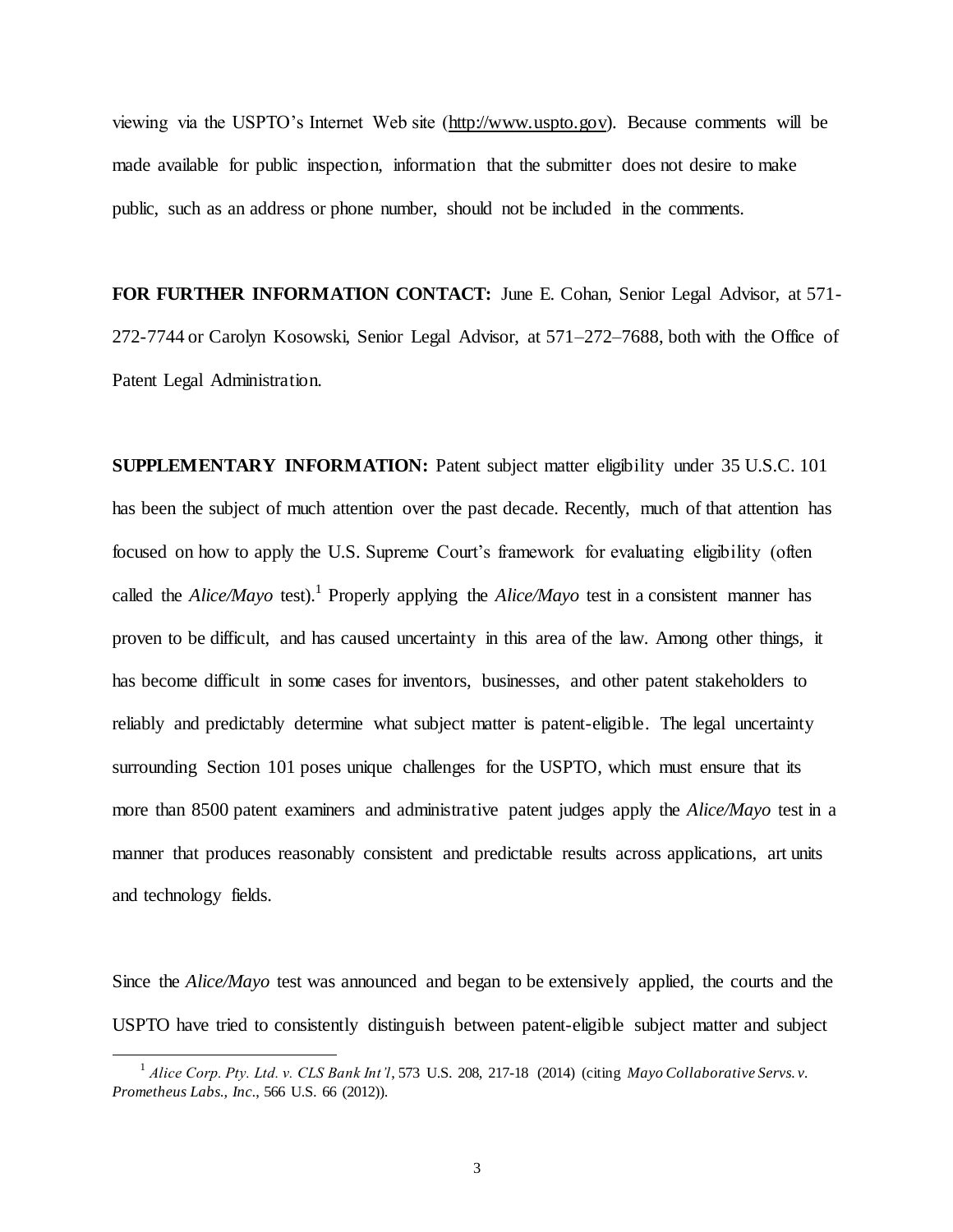matter falling within a judicial exception. Even so, patent stakeholders have expressed a need for more clarity and predictability in its application. In particular, stakeholders have expressed concern with the proper scope and application of the "abstract idea" exception. Some courts share these concerns, for example as demonstrated by several recent concurrences and dissents in the U.S. Court of Appeals for the Federal Circuit ("Federal Circuit") calling for changes in the application of Section 101 jurisprudence.<sup>2</sup> Many stakeholders, judges, inventors, and practitioners across the spectrum have argued that something needs to be done to increase clarity and consistency in how Section 101 is currently applied.

To address these and other concerns, the USPTO is revising its examination procedure with respect to the first step of the *Alice/Mayo* test<sup>3</sup> (Step 2A of the USPTO's Subject Matter Eligibility Guidance as incorporated into the Manual of Patent Examining Procedure ("MPEP")  $2106$ <sup>4</sup> by: (1) providing groupings of subject matter that is considered an abstract idea; and (2) clarifying that a claim is not "directed to" a judicial exception if the judicial exception is integrated into a practical application of that exception.

Section I of this 2019 Revised Patent Subject Matter Eligibility Guidance explains that the judicial exceptions are for subject matter that has been identified as the "basic tools of scientific

<sup>2</sup> *See, e.g., Interval Licensing LLC, v. AOL, Inc*., 896 F.3d 1335, 1348 (Fed. Cir. 2018) (Plager, J., concurring in part and dissenting in part); *Smart Sys. Innovations, LLC v. Chicago Transit Auth*., 873 F.3d 1364, 1377 (Fed. Cir. 2017) (Linn, J., dissenting in part and concurring in part); *Berkheimer v. HP Inc*., 890 F.3d 1369, 1376 (Fed. Cir. 2018) (Lourie, J., joined by Newman, J., concurring in denial of rehearing en banc).

<sup>&</sup>lt;sup>3</sup> The first step of the *Alice/Mayo* test is to determine whether the claims are "directed to" a judicial exception. *Alice*, 573 U.S. at 217 (citing *Mayo*, 566 U.S. at 77).

 $<sup>4</sup>$  All references to the MPEP in the 2019 Revised Patent Subject Matter Eligibility Guidance are to the Ninth</sup> Edition, Revision 08-2017 (rev. Jan. 2018), unless otherwise indicated.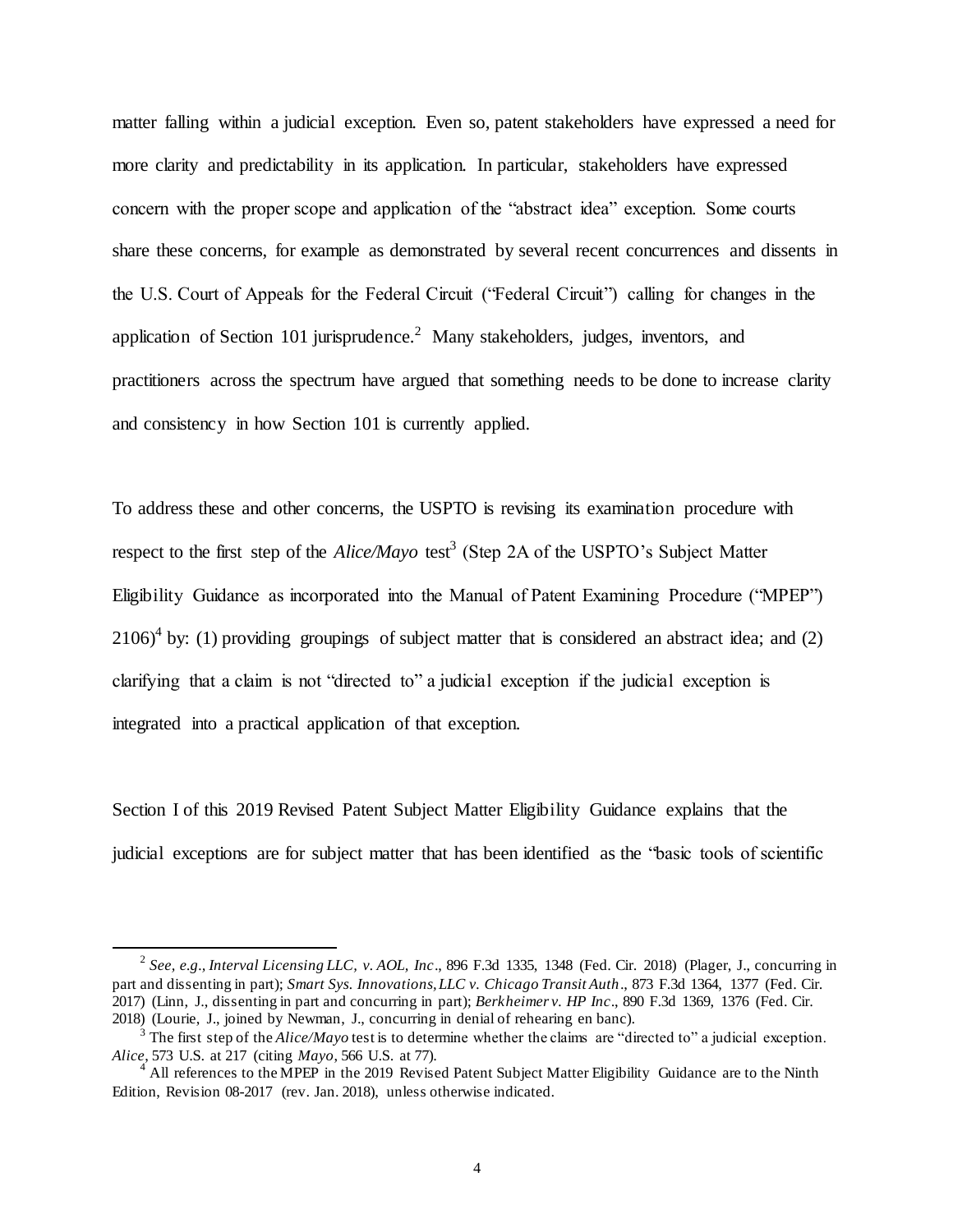and technological work,<sup>55</sup> which includes "abstract ideas" such as mathematical concepts, certain methods of organizing human activity, and mental processes; as well as laws of nature and natural phenomena. Only when a claim recites a judicial exception does the claim require further analysis in order to determine its eligibility. The groupings of abstract ideas contained in this guidance enable USPTO personnel to more readily determine whether a claim recites subject matter that is an abstract idea.

Section II explains that the USPTO has set forth a revised procedure, rooted in Supreme Court caselaw, to determine whether a claim is "directed to" a judicial exception under the first step of the *Alice/Mayo* test (USPTO Step 2A).

Section III explains the revised procedure that will be applied by the USPTO. The procedure focuses on two aspects of Revised Step 2A: (1) whether the claim recites a judicial exception; and (2) whether a recited judicial exception is integrated into a practical application. Only when a claim recites a judicial exception and fails to integrate the exception into a practical application, is the claim "directed to" a judicial exception, thereby triggering the need for further analysis pursuant to the second step of the *Alice/Mayo* test (USPTO Step 2B). Finally, if further analysis at Step 2B is needed (for example to determine whether the claim merely recites wellunderstood, routine, conventional activity), this 2019 Revised Patent Subject Matter Eligibility

<sup>5</sup> *Mayo*, 566 U.S. at 71 ("Phenomena of nature, though just discovered, mental processes, and abstract intellectual concepts are not patentable, as they are the basic tools of scientific and technological work" (quoting *Gottschalk v. Benson*, 409 U.S. 63, 67 (1972)).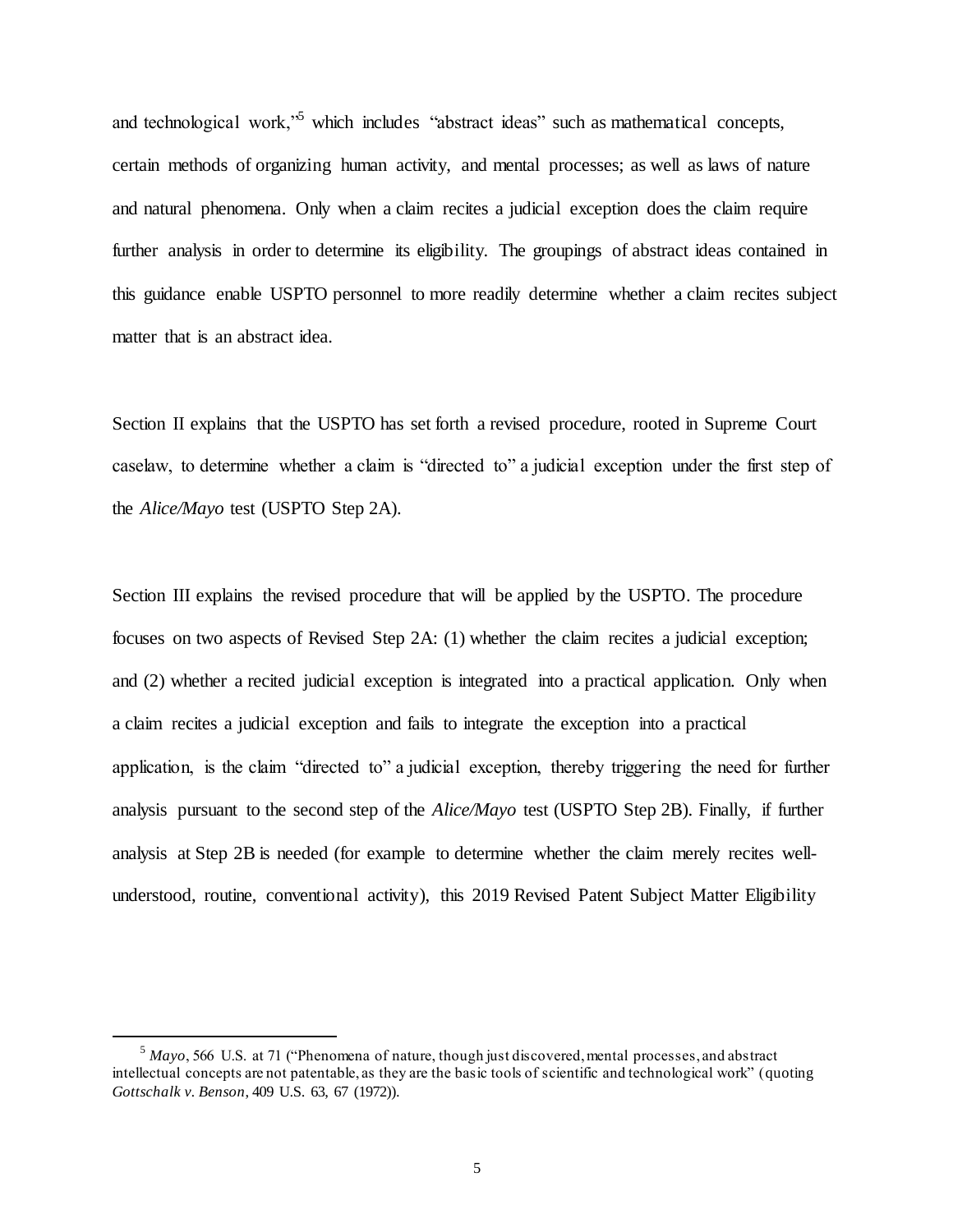Guidance explains that the examiner or administrative patent judge will proceed in accordance with existing USPTO guidance as modified in April 2018.<sup>6</sup>

The USPTO is seeking public comment on its subject matter eligibility guidance, and particularly the 2019 Revised Patent Subject Matter Eligibility Guidance. The USPTO is determined to continue its mission to provide predictable and reliable patent rights in accordance with this rapidly evolving area of the law. The USPTO's ultimate goal is to draw distinctions between claims to principles in the abstract and claims that integrate those principles into a practical application. To that end, the USPTO may issue further guidance, or modify the current guidance, in the future based on its review of the comments received, further experience of the USPTO and its stakeholders, and additional judicial actions. Implementation of examination guidance on eligibility is an iterative process and may continue with periodic supplements. The USPTO invites the public to submit suggestions on eligibility-related topics to address in future guidance supplements as part of their comments on the USPTO's subject matter eligibility guidance.

*Impact on Examination Procedure and Prior Examination Guidance***:** This 2019 Revised Patent Subject Matter Eligibility Guidance supersedes MPEP 2106.04(II) (Eligibility Step 2A: Whether a Claim Is Directed to a Judicial Exception) to the extent it equates claims "reciting" a judicial exception with claims "directed to" a judicial exception, along with any other portion of the MPEP that conflicts with this guidance. A chart identifying portions of the MPEP that are

<sup>6</sup> USPTO Memorandum of April 19, 2018, "Changes in Examination Procedure Pertaining to Subject Matter Eligibility, Recent Subject Matter Eligibility Decision (*Berkheimer v. HP, Inc.*)" (Apr. 19, 2018), *available at* https://www.uspto.gov/sites/default/files/documents/memo-berkheimer-20180419.PDF [hereinafter "USPTO *Berkheimer* Memorandum"].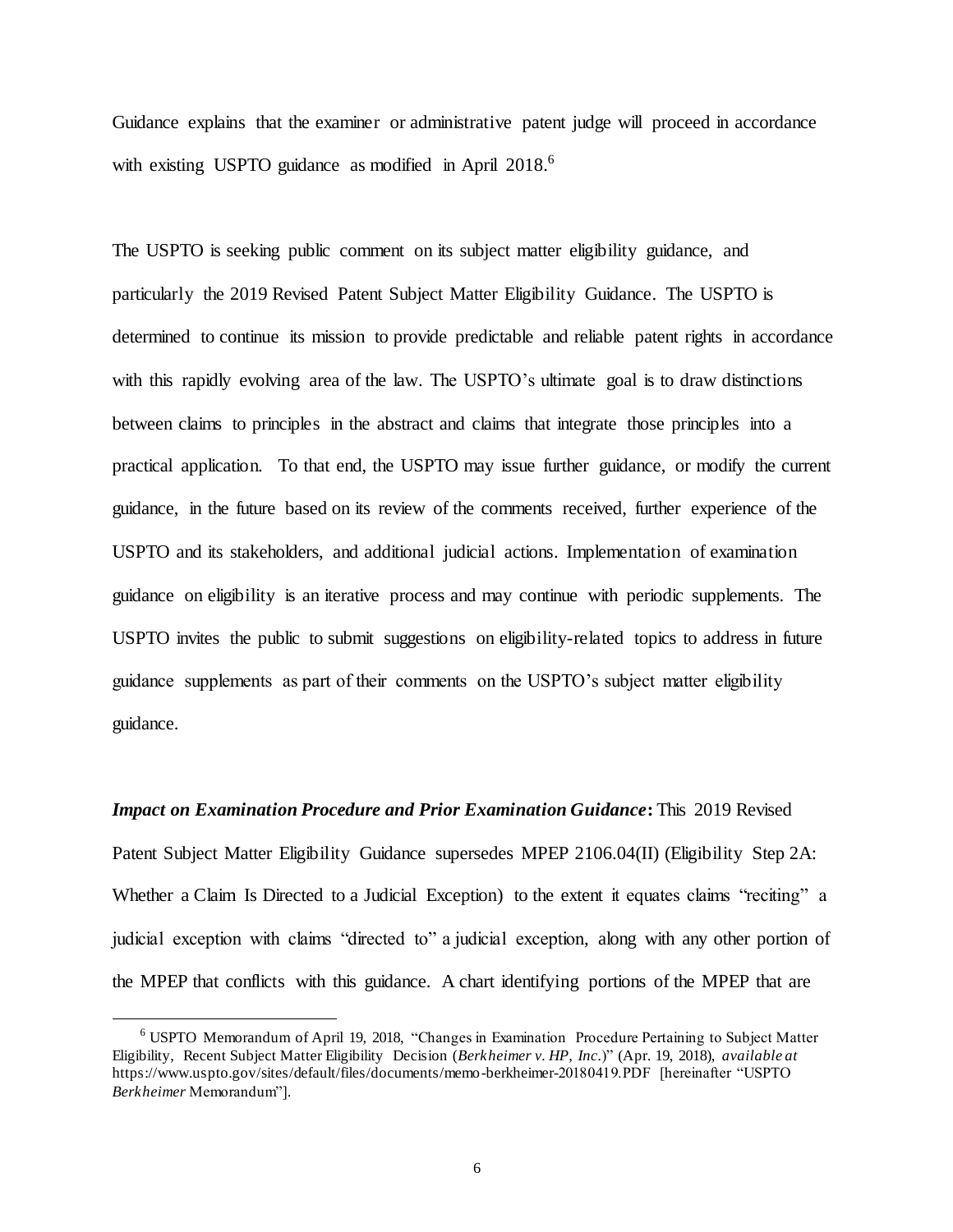affected by this guidance will be available for viewing via the USPTO's Internet Web site (http://www.uspto.gov). This 2019 Revised Patent Subject Matter Eligibility Guidance also supersedes all versions of the USPTO's "Eligibility Quick Reference Sheet Identifying Abstract Ideas" (first issued in July 2015 and updated most recently in July 2018). Eligibility-related guidance issued prior to the Ninth Edition, R-08.2017, of the MPEP (published Jan. 2018) should not be relied upon. However, any claim considered patent eligible under prior guidance should be considered patent eligible under this guidance.

This guidance does not constitute substantive rulemaking and does not have the force and effect of law. The guidance sets out agency policy with respect to the USPTO's interpretation of the subject matter eligibility requirements of 35 U.S.C. 101 in view of decisions by the Supreme Court and the Federal Circuit. The guidance was developed as a tool for internal USPTO management and does not create any right or benefit, substantive or procedural, enforceable by any party against the USPTO. Rejections will continue to be based upon the substantive law, and it is those rejections that are appealable to the Patent Trial and Appeal Board (PTAB) and the courts. All USPTO personnel are, as a matter of internal agency management, expected to follow the guidance. Failure of USPTO personnel to follow the guidance, however, is not, in itself, a proper basis for either an appeal or a petition.

#### **I. GROUPINGS OF ABSTRACT IDEAS**

The Supreme Court has held that the patent eligibility statute, Section 101, contains an implicit exception for "[l]aws of nature, natural phenomena, and abstract ideas," which are "the basic

7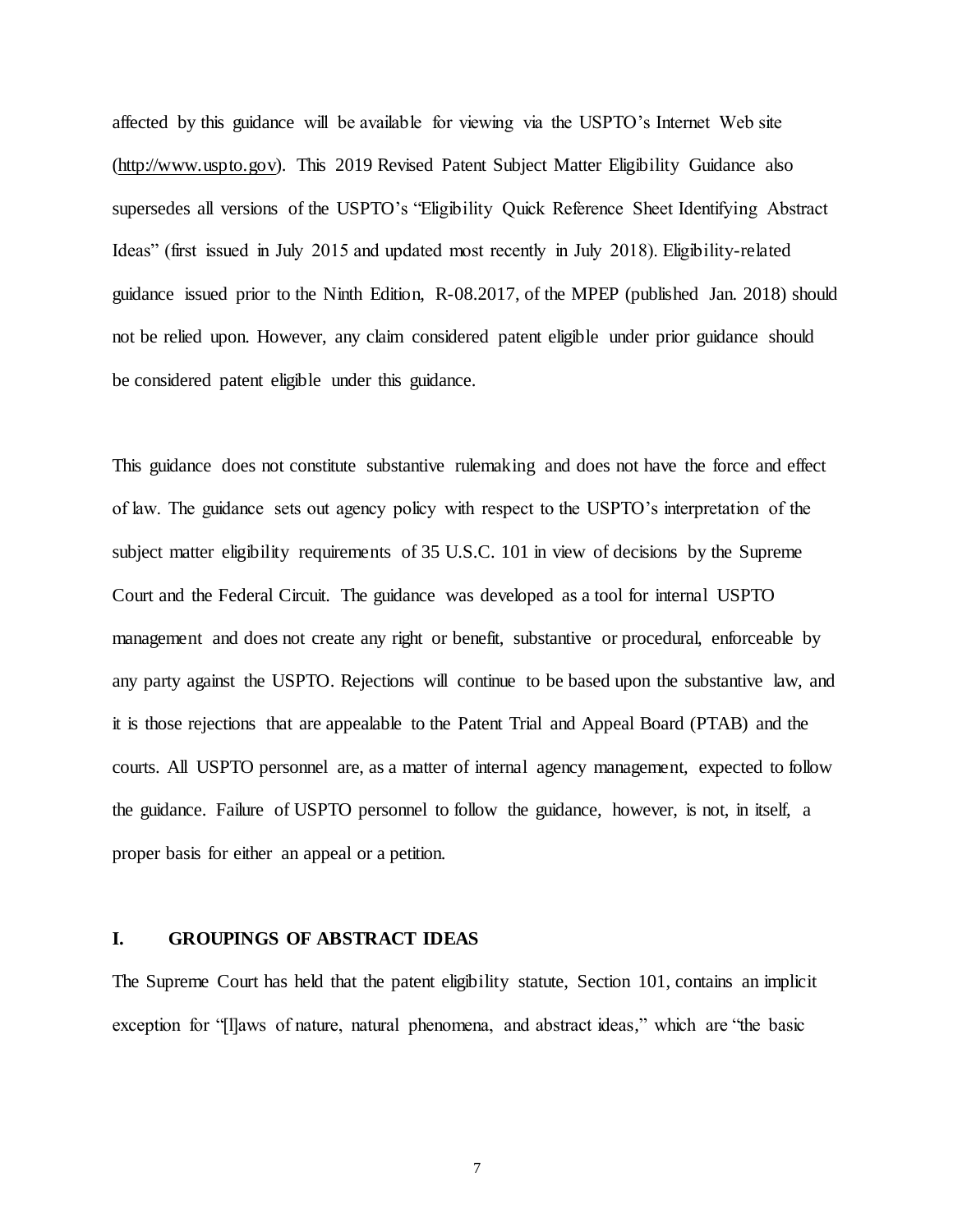tools of scientific and technological work."<sup>7</sup> Yet, the Court has explained that "[a]t some level, all inventions embody, use, reflect, rest upon, or apply laws of nature, natural phenomena, or abstract ideas," and has cautioned "to tread carefully in construing this exclusionary principle lest it swallow all of patent law."<sup>8</sup>

Since the *Alice* case, courts have been "compare[ing] claims at issue to those claims already found to be directed to an abstract idea in previous cases."<sup>9</sup> Likewise, the USPTO has issued guidance to the patent examining corps about Federal Circuit decisions applying the *Alice/Mayo* test, for instance describing the subject matter claimed in the patent in suit and noting whether or not certain subject matter has been identified as an abstract idea.<sup>10</sup>

While that approach was effective soon after *Alice* was decided, it has since become impractical.

The Federal Circuit has now issued numerous decisions identifying subject matter as abstract or

 $\overline{a}$ 

<sup>10</sup> *See, e.g*., 2014 Interim Guidance on Subject Matter Eligibility, 79 Fed. Reg. 74618, 74628-32 (Dec. 16, 2014) (discussing concepts identified as abstract ideas); July 2015 Update: Subject Matter Eligibility (Jul. 30, 2015), at 3- 5, *available at* https://www.uspto.gov/sites/default/files/documents/ieg-july-2015-update.pdf (same); USPTO Memorandum of May 19, 2016, "Recent Subject Matter Eligibility Decisions (*Enfish, LLC v. Microsoft Corp*. and *TLI Communications LLC v. A.V. Automotive, LLC*)," at 2 (May 19, 2016), *available at* https://www.uspto.gov/sites/default/files/documents/ieg-may-2016\_enfish\_memo.pdf [hereinafter, "USPTO *Enfish*

Memorandum"] (discussing the abstract idea in *TLI Communications LLC v. A.V. Automotive, LLC*, 823 F.3d 607 (Fed. Cir. 2016)); USPTO Memorandum of November 2, 2016, "Recent Subject Matter Eligibility Decisions," at 2 (Nov. 2, 2016), *available at* https://www.uspto.gov/sites/default/files/documents/McRo-Bascom-Memo.pdf [hereinafter, "USPTO *McRo* Memorandum"] (discussing how the claims in *McRO, Inc. v. Bandai Namco Games America Inc.*, 837 F.3d 1299 (Fed. Cir. 2016), were directed to an improvement instead of an abstract idea); USPTO Memorandum of April 2, 2018, "Recent Subject Matter Eligibility Decisions" (Apr. 2, 2018), *available at* https://www.uspto.gov/sites/default/files/documents/memo-recent-sme-ctdec-20180402.PDF [hereinafter "USPTO *Finjan* Memorandum"] (discussing how the claims in *Finjan Inc. v. Blue Coat Systems, Inc*., 879 F.3d 1299 (Fed. Cir. 2018), and *Core Wireless Licensing, S.A.R.L. v. LG Electronics, Inc*., 880 F.3d 1356 (Fed. Cir. 2018), were directed to improvements instead of abstract ideas); USPTO *Berkheimer* Memorandum at 2 (discussing the abstract idea in *Berkheimer*); MPEP 2106.04(a) (reviewing cases that did and did not identify abstract ideas).

<sup>7</sup> *Alice Corp*., 573 U.S. at 216 (internal citation and quotation marks omitted); *Mayo*, 566 U.S. at 71.

<sup>&</sup>lt;sup>8</sup> *Id*. (internal citation and quotation marks omitted).

<sup>9</sup> *See Enfish, LLC v. Microsoft Corp*., 822 F.3d 1327, 1334 (Fed. Cir. 2016); *see also Amdocs (Israel) Ltd. v. Openet Telecom, Inc*., 841 F.3d 1288, 1294 (Fed. Cir. 2016) ("[T]he decisional mechanism courts now apply [to identify an abstract idea] is to examine earlier cases in which a similar or parallel descriptive nature can be seen what prior cases were about, and which way they were decided.").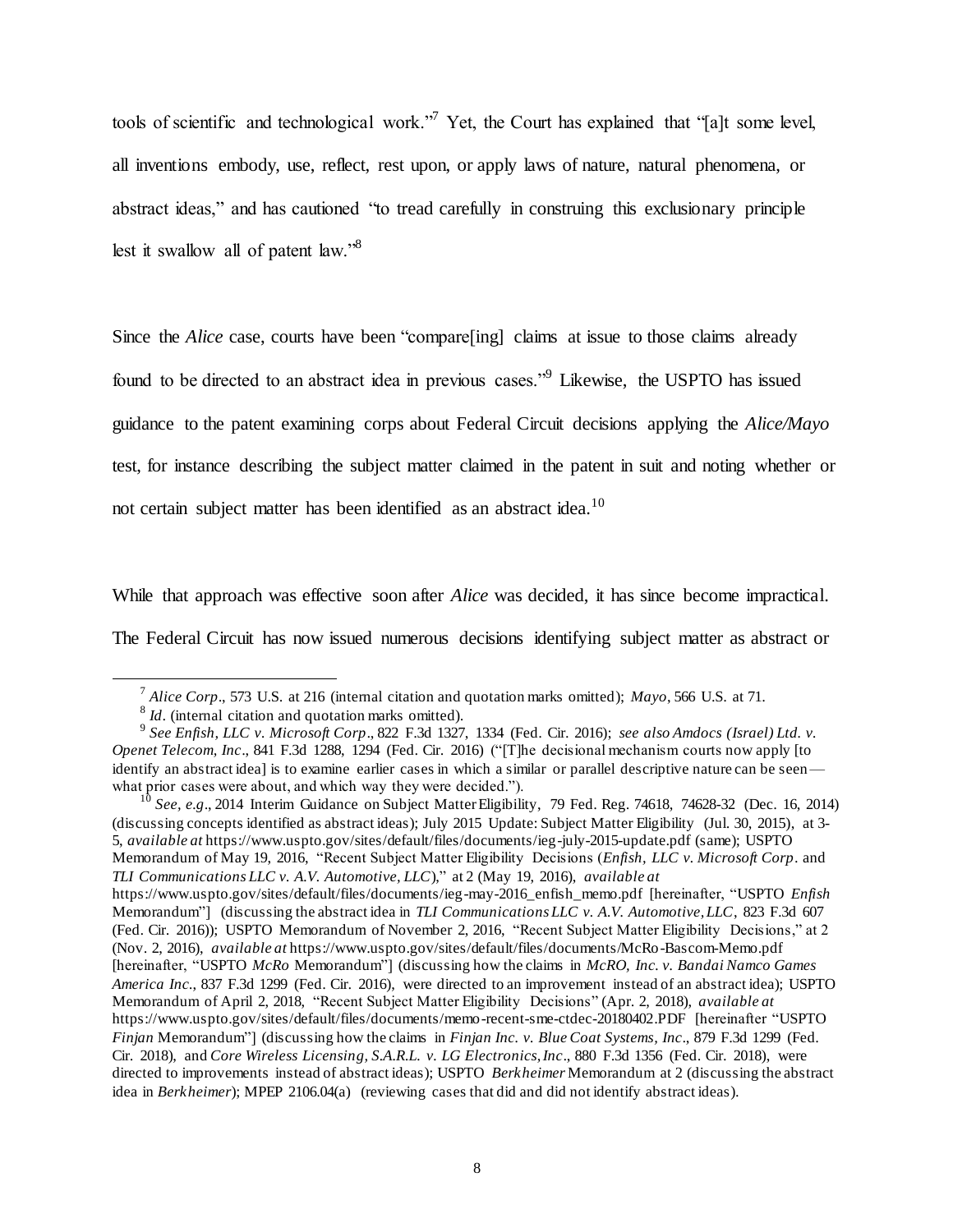non-abstract in the context of specific cases, and that number is continuously growing. In addition, similar subject matter has been described both as abstract and not abstract in different cases.<sup>11</sup> The growing body of precedent has become increasingly more difficult for examiners to apply in a predictable manner, and concerns have been raised that different examiners within and between technology centers may reach inconsistent results.

The USPTO, therefore, aims to clarify the analysis. In accordance with judicial precedent and in an effort to improve consistency and predictability, the 2019 Revised Patent Subject Matter Eligibility Guidance extracts and synthesizes key concepts identified by the courts as abstract ideas to explain that the abstract idea exception includes the following groupings of subject matter, when recited as such in a claim limitation(s) (that is, when recited on their own or per se):

a) **Mathematical concepts** – mathematical relationships, mathematical formulas or equations, mathematical calculations;  $12$ 

<sup>11</sup> *E.g.*, compare *TLI Commc'ns*, 823 F.3d at 611, with *Enfish*, 822 F.3d at 1335, and *Visual Memory LLC v. NVIDIA Corp.*, 867 F.3d 1253, 1258 (Fed. Cir. 2017). While computer operations such as "output of data analysis . . . can be abstract," *Credit Acceptance Corp. v. Westlake Servs*., 859 F.3d 1044, 1056 (Fed. Cir. 2017), "softwarebased innovations can [also] make 'non-abstract improvements to computer technology' and be deemed patenteligible subject matter at step 1 [of the *Mayo/Alice* test]," *Finjan*, 879 F.3d at 1304 (*quoting Enfish*, 822 F.3d at 1335). Indeed, the Federal Circuit has held that "improvements in computer-related technology" and "claims directed to software" are not "inherently abstract." *Enfish*, 822 F.3d at 1335; *see also Visual Memory*, 867 F.3d at 1258. These developments in the caselaw can create complications for the patent-examination process. For example, claims in one application could be deemed to be abstract, whereas slightly different claims directed to the same or similar subject matter could be determined to reflect a patent eligible "improvement." Alternatively, claims in one application could be found to be abstract, whereas claims to the same or similar subject matter in another application, containing additional or different embodiments in the specification, could be deemed eligible as not directed to an abstract idea. In other words, the finding that the subject matter claimed in a p rior patent was "abstract" as claimed may not determine whether similar subject matter in another application, claimed somewhat differently or supported by a different disclosure, is directed to an abstract idea and therefore patent ineligible.

<sup>&</sup>lt;sup>12</sup> Bilski v. Kappos, 561 U.S. 593, 611 (2010) ("The concept of hedging . . . reduced to a mathematical formula . . . is an unpatentable abstract idea[.]"); *Diamond v. Diehr*, 450 U.S. 175, 191 (1981) ("A mathematical formula as such is not accorded the protection of our patent laws") (citing *Benson*, 409 U.S. 63); *Parker v. Flook* , 437 U.S. 584, 594 (1978) ("[T]he discovery of [a mathematical formula] cannot support a patent unless there is some other inventive concept in its application."); *Benson*, 409 U.S. at 71-72 (concluding that permitting a patent on the claimed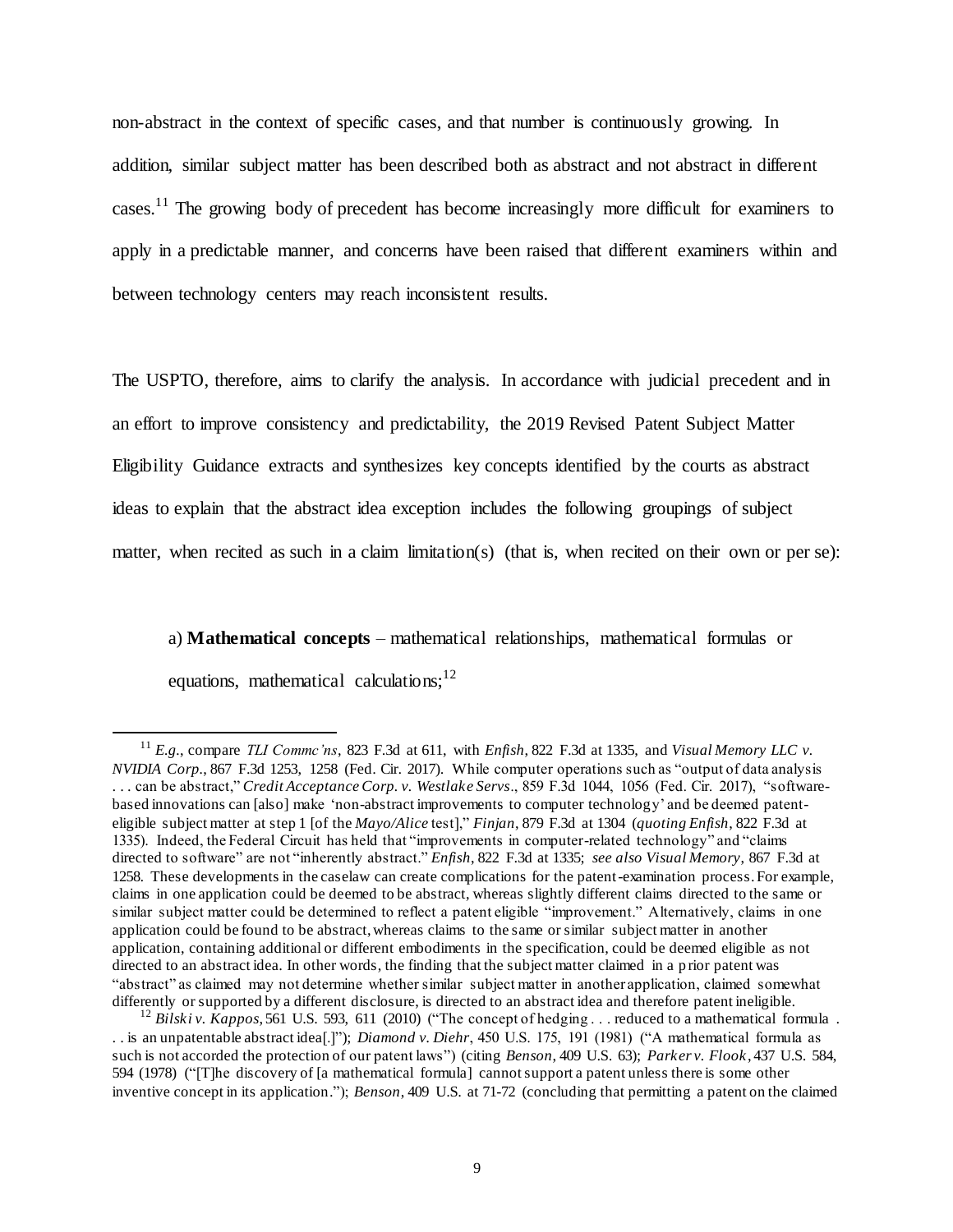b) **Certain methods of organizing human activity** – fundamental economic principles or practices (including hedging, insurance, mitigating risk); commercial or legal interactions (including agreements in the form of contracts; legal obligations; advertising, marketing or sales activities or behaviors; business relations); managing personal behavior or relationships or interactions between people (including social activities, teaching, and following rules or instructions):  $13$ and

invention "would wholly pre-empt the mathematical formula and in practical effect would be a patent on the algorithm itself"); *Mackay Radio & Telegraph Co*. *v. Radio Corp. of Am.*, 306 U.S. 86, 94 (1939) ("[A] scientific truth, or the mathematical expression of it, is not patentable invention[.]"); *SAP America, Inc. v. InvestPic, LLC*, 898 F.3d 1161, 1163 (Fed. Cir. 2018) (holding that claims to a "series of mathematical calculations based on selected information" are directed to abstract ideas); *Digitech Image Techs., LLC v. Elecs. for Imaging, Inc.*, 758 F.3d 1344, 1350 (Fed. Cir. 2014) (holding that claims to a "process of organizing information through mathematical correlations" are directed to an abstract idea); *Bancorp Servs., LLC v. Sun Life Assurance Co. of Can. (U.S.)*, 687 F.3d 1266, 1280 (Fed. Cir. 2012) (identifying the concept of "managing a stable value protected life insuranc e policy by performing calculations and manipulating the results" as an abstract idea).

 $\overline{a}$ 

Alice, 573 U.S. at 219-20 (concluding that use of a third party to mediate settlement risk is a "fundamental" economic practice" and thus an abstract idea); *id*. (describing the concept of risk hedging identified as an abstract idea in *Bilski* as "a method of organizing human activity"); *Bilski*, 561 U.S. at 611-612 (concluding that hedging is a "fundamental economic practice" and therefore an abstract idea); *Bancorp*, 687 F.3d at 1280 (concluding that "managing a stable value protected life insurance policy by performing calculations and manipulating the results" is an abstract idea); *Inventor Holdings, LLC v. Bed Bath & Beyond, Inc.*, 876 F.3d 1372, 1378-79 (Fed. Cir. 2017) (holding that concept of "local processing of payments for remotely purchased goods" is a "fundamental economic practice, which *Alice* made clear is, without more, outside the patent system."); *OIP Techs., Inc. v. Amazon.com, Inc*., 788 F.3d 1359, 1362-63 (Fed. Cir. 2015) (concluding that claimed concept of "offer-based price optimization" is an abstract idea "similar to other 'fundamental economic concepts' found to be abstract ideas by the Supreme Court and this court"); *buySAFE, Inc. v. Google, Inc.*, 765 F.3d. 1350, 1355 (Fed. Cir. 2014) (holding that concept of "creating a contractual relationship—a 'transaction performance guaranty'" is an abstract idea); *In re Comiskey*, 554 F.3d 967, 981 (Fed Cir. 2009) (claims directed to "resolving a legal dispute between two parties by the decision of a human arbitrator" are ineligible); *Ultramercial, Inc. v. Hulu*, LLC, 772 F.3d 709, 715 (Fed Cir. 2014) (holding that claim "describe[ing] only the abstract idea of showing an advertisement before delivering free content " is patent ineligible); *In re Ferguson*, 558 F.3d 1359, 1364 (Fed Cir. 2009) (holding methods "directed to organizing business or legal relationships in the structuring of a sales force (or marketing company)" to be ineligible); *Credit Acceptance*, 859 F.3d 1044 at 1054 ("The Board determined that the claims are directed to the abstract idea of 'processing an application for financing a purchase.' . . . We agree."); *Interval Licensing*, 896 F.3d at 1344–45 (concluding that "[s]tanding alone, the act of providing someone an additional set of information without disrupting the ongoing provision of an initial set of information is an abstract idea," observing that the district court "pointed to the nontechnical human activity of passing a note to a person who is in the middle of a meeting or conversation as further illustrating the basic, longstanding practice that is the focus of the [ patent ineligible] claimed invention."); *Voter Verified, Inc. v. Election Systems & Software, LLC*, 887 F.3d 1376, 1385 (Fed Cir. 2018) (finding the concept of "voting, verifying the vote, and submitting the vote for tabulation," a "fundamental activity" that humans have performed for hundreds of years, to be an abstract idea); *In re Smith*, 815 F.3d 816, 818 (Fed Cir. 2016) (concluding that "[a]pplicants' claims, directed to rules for conducting a wagering game" are abstract).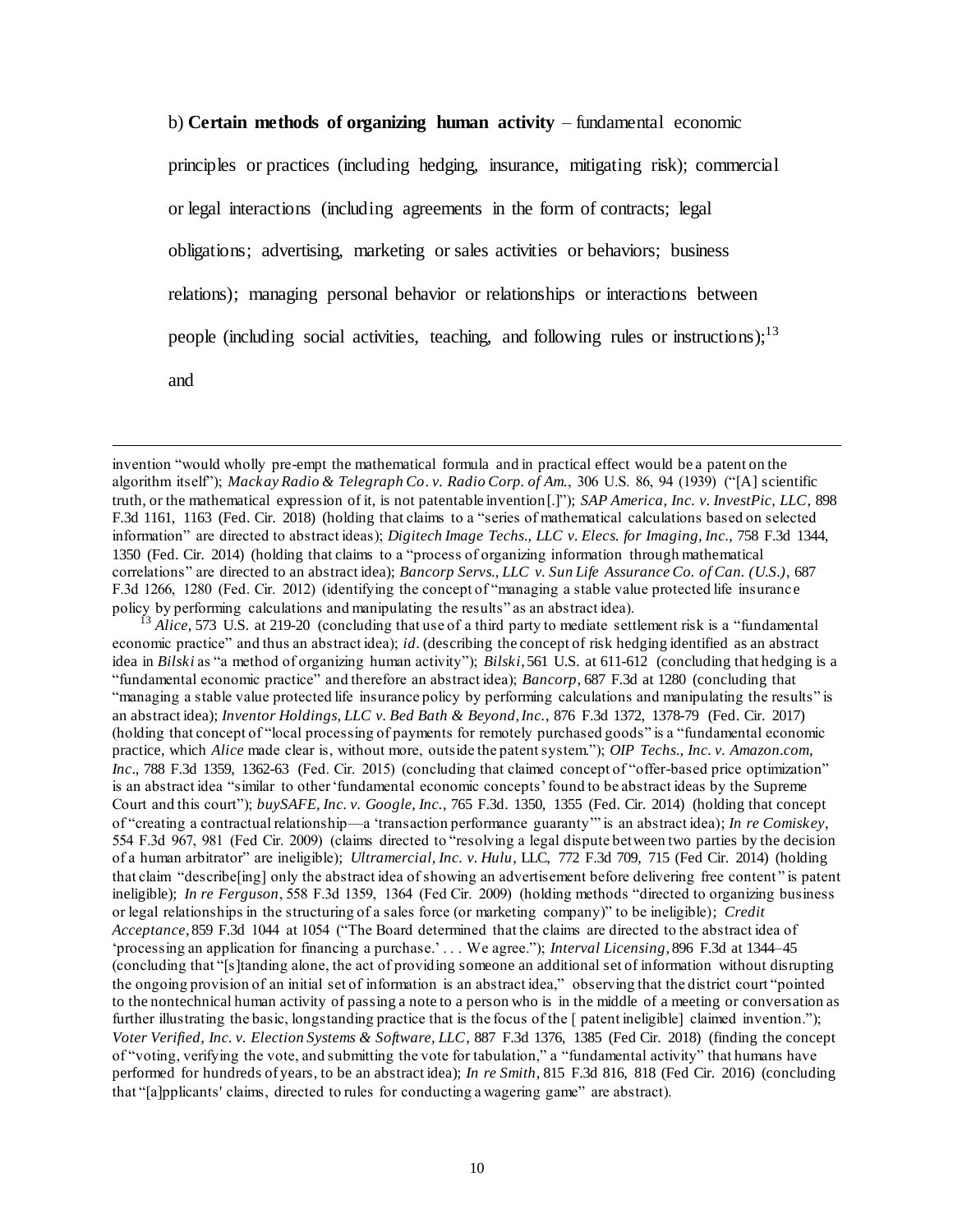c) **Mental processes** – concepts performed in the human mind<sup>14</sup> (including an observation, evaluation, judgment, opinion).<sup>15</sup>

Claims that do not recite matter that falls within these enumerated groupings of abstract ideas should not be treated as reciting abstract ideas, except as follows: In the rare circumstance in which a USPTO employee believes a claim limitation that does not fall within the enumerated groupings of abstract ideas should nonetheless be treated as reciting an abstract idea, the procedure described in Section III.C for analyzing the claim should be followed.

l

 $14$  If a claim, under its broadest reasonable interpretation, covers performance in the mind but for the recitation of generic computer components, then it is still in the mental processes category unless the claim cannot practically be performed in the mind. *See Intellectual Ventures I LLC v. Symantec Corp.*, 838 F.3d 1307, 1318 (Fed. Cir. 2016) ("[W]ith the exception of generic computer-implemented steps, there is nothing in the claims themselves that foreclose them from being performed by a human, mentally or with pen and paper."); *Mortg. Grader, Inc. v. First Choice Loan Servs. Inc.*, 811 F.3d. 1314, 1324 (Fed. Cir. 2016) (holding that computer-implemented method for "anonymous loan shopping" was an abstract idea because it could be "performed by humans without a computer"); *Versata Dev. Grp. v. SAP Am., Inc.*, 793 F.3d 1306, 1335 (Fed Cir. 2015) ("Courts have examined claims that required the use of a computer and still found that the underlying, patent-ineligible invention could be performed via pen and paper or in a person's mind."); *CyberSource Corp. v. Retail Decisions, Inc.*, 654 F.3d 1366, 1375, 1372 (Fed Cir. 2011) (holding that the incidental use of "computer" or "computer readable medium" does not make a claim otherwise directed to process that "can be performed in the human mind, or by a human using a pen and paper" patent eligible); *id*. at 1376 (distinguishing *Research Corp. Techs. v. Microsoft Corp.,* 627 F.3d 859 (Fed. Cir. 2010), and *SiRF Tech., Inc. v. Int'l Trade Comm'n,* 601 F.3d 1319 (Fed. Cir. 2010), as directed to inventions that "could not, as a practical matter, be performed entirely in a human's mind"). Likewise, performance of a claim limitation using generic computer components does not necessarily preclude the claim limitation from being in the mathematical concepts grouping, *Benson*, 409 U.S. at 67, or the certain methods of organizing human activity grouping, *Alice*, 573 U.S. at 219-20.

 $15$  *Mayo*, 566 U.S. at 71 ("'[M]ental processes] and abstract intellectual concepts are not patentable, as they are the basic tools of scientific and technological work'" (quoting *Benson*, 409 U.S. at 67)); *Flook*, 437 U.S. at 589 (same); *Benson*, 409 U.S. at 67, 65 (noting that the claimed "conversion of [binary-coded decimal] numerals to pure binary numerals can be done mentally," i.e., "as a person would do it by head and hand."); *Synopsys, Inc. v. Mentor Graphics Corp.*, 839 F.3d 1138, 1139, (Fed. Cir. 2016) (holding that claims to the mental process of "translating a functional description of a logic circuit into a hardware component description of the logic circuit" are directed to an abstract idea, because the claims "read on an individual performing the claimed steps mentally or with pencil and paper"); *Mortg. Grader*, 811 F.3d. at 1324 (concluding that concept of "anonymous loan shopping" is an abstract idea because it could be "performed by humans without a computer"); *In re BRCA1 & BRCA2-Based Hereditary Cancer Test Patent Litig.*, 774 F.3d 755, 763 (Fed. Cir. 2014) (concluding that concept of "comparing BRCA sequences and determining the existence of alterations" is an "abstract mental process"); *In re Brown*, 645 F. App'x. 1014, 1017 (Fed Cir. 2016) (non-precedential) (claim limitations "encompass the mere idea of applying different known hair styles to balance one's head. Identifying head shape and applying hair designs accordingly is an abstract idea capable, as the Board notes, of being performed entirely in one's mind").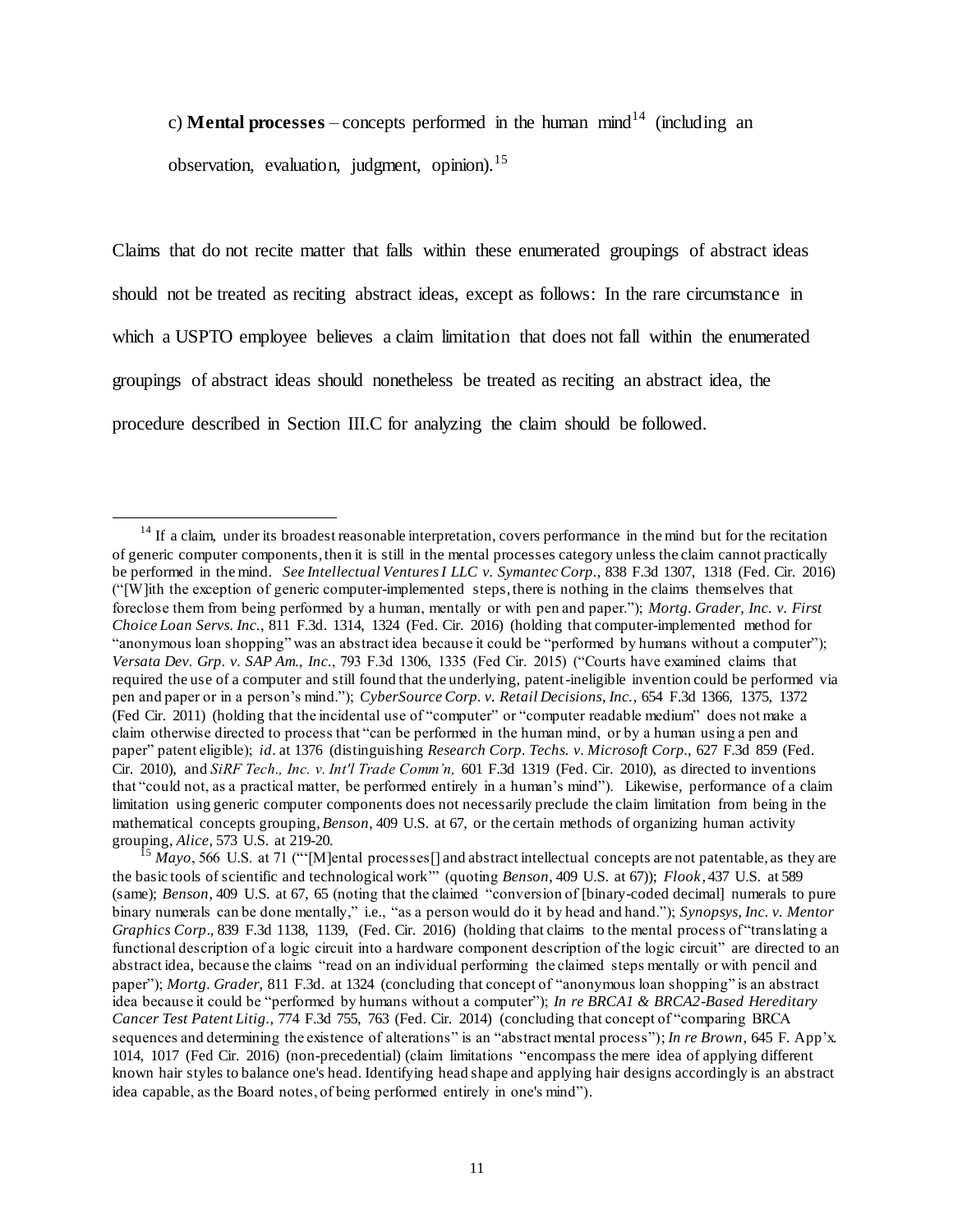### **II. "DIRECTED TO" A JUDICIAL EXCEPTION**

 $\overline{a}$ 

The Supreme Court has long distinguished between principles themselves (which are not patent eligible) and the integration of those principles into practical applications (which are patent eligible).<sup>16</sup> Similarly, in a growing body of decisions, the Federal Circuit has distinguished between claims that are "directed to" a judicial exception (which require further analysis to determine their eligibility) and those that are not (which are therefore patent eligible).  $^{17}$  For example, an improvement in the functioning of a computer or other technology or technological field may render a claim patent eligible at step one of the *Alice/Mayo* test even if it recites an abstract idea, law of nature, or natural phenomenon.<sup>18</sup> Moreover, recent Federal Circuit jurisprudence has indicated that eligible subject matter can often be identified either at the first or

<sup>16</sup> *See, e.g., Alice*, 573 U.S. at 217 (explaining that "in applying the §101 exception, we must distinguish between patents that claim the 'buildin[g] block[s]' of human ingenuity and those that integrate the building blocks into something more" (quoting *Mayo*, 566 U.S. at 89) and stating that *Mayo* "set forth a framework for distinguishing patents that claim laws of nature, natural phenomena, and abstract ideas from those that claim patenteligible applications of those concepts"); *Mayo*, 566 U.S. at 80, 84 (noting that the Court in *Diehr* found "the overall process patent eligible because of the way the additional steps of the process integrated the equation into the process as a whole," but the Court in *Benson* "held that simply implementing a mathematical principle on a physical machine, namely a computer, was not a patentable application of that principle"); *Bilski*, 561 U.S. at 611 ("*Diehr* explained that while an abstract idea, law of nature, or mathematical formula could not be patented, 'an *application* of a law of nature or mathematical formula to a known structure or process may well be deserving of patent protection.'" (quoting *Diehr*, 450 U.S. at 187) (emphasis in original)); *Diehr,* 450 U.S. at 187, 192 n.14 (explaining that the process in *Flook* was ineligible not because it contained a mathematical formula, but because it did not provide an application of the formula); *Mackay Radio*, 306 U.S. at 94 ("While a scientific truth, or the mathematical expression of it, is not patentable invention, a novel and useful structure created with the aid of knowledge of scientific truth may be."); *Le Roy v. Tatham*, 55 U.S. (14 How.) 156, 175 (1852) ("The elements of the [natural phenomena] exist; the invention is not in discovering them, but in applying them to useful objects.").

<sup>17</sup> *See, e.g*., MPEP 2106.06(b) (summarizing *Enfish*, *McRO*, and other cases that were eligible as improvements to technology or computer functionality instead of abstract ideas); USPTO *Finjan* Memorandum (discussing *Finjan*, and *Core Wireless*); USPTO Memorandum of June 7, 2018, "Recent Subject Matter Eligibility Decision: *Vanda Pharmaceuticals Inc. v. West-Ward Pharmaceuticals*," *available at*

https://www.uspto.gov/sites/default/files/documents/memo-vanda-20180607.PDF [hereinafter "USPTO *Vanda* Memorandum"]; *BASCOM Glob. Internet Servs., Inc. v. AT&T Mobility LLC*, 827 F.3d 1341, 1352 (Fed. Cir. 2016) (concluding that claims could be eligible if ordered combination of limitations "transform the abstract idea … into a particular, practical application of that abstract idea."); *Arrhythmia Research Tech., Inc. v. Corazonix Corp*., 958 F.2d 1053, 1056–57 (Fed. Cir. 1992) ("As the jurisprudence developed, inventions that were implemented by the mathematically-directed performance of computers were viewed in the context of the practical application to which the computer-generated data were put."); *CLS Bank Int'l v. Alice Corp. Pty. Ltd.*, 717 F.3d 1269, 1315 (Fed. Cir. 2013) (Moore, J., joined by Rader, C.J., and Linn and O'Malley, JJ., dissenting in part) ("The key question is thus whether a claim recites a sufficiently concrete and practical application of an abstract idea to qualify as patenteligible."), *aff'd*, 573 U.S. 208(2014).

<sup>18</sup> *See, e.g., McRO*, 837 F.3d at 1316; *Enfish*, 822 F.3d at 1336; *Core Wireless*, 880 F.3d at 1362.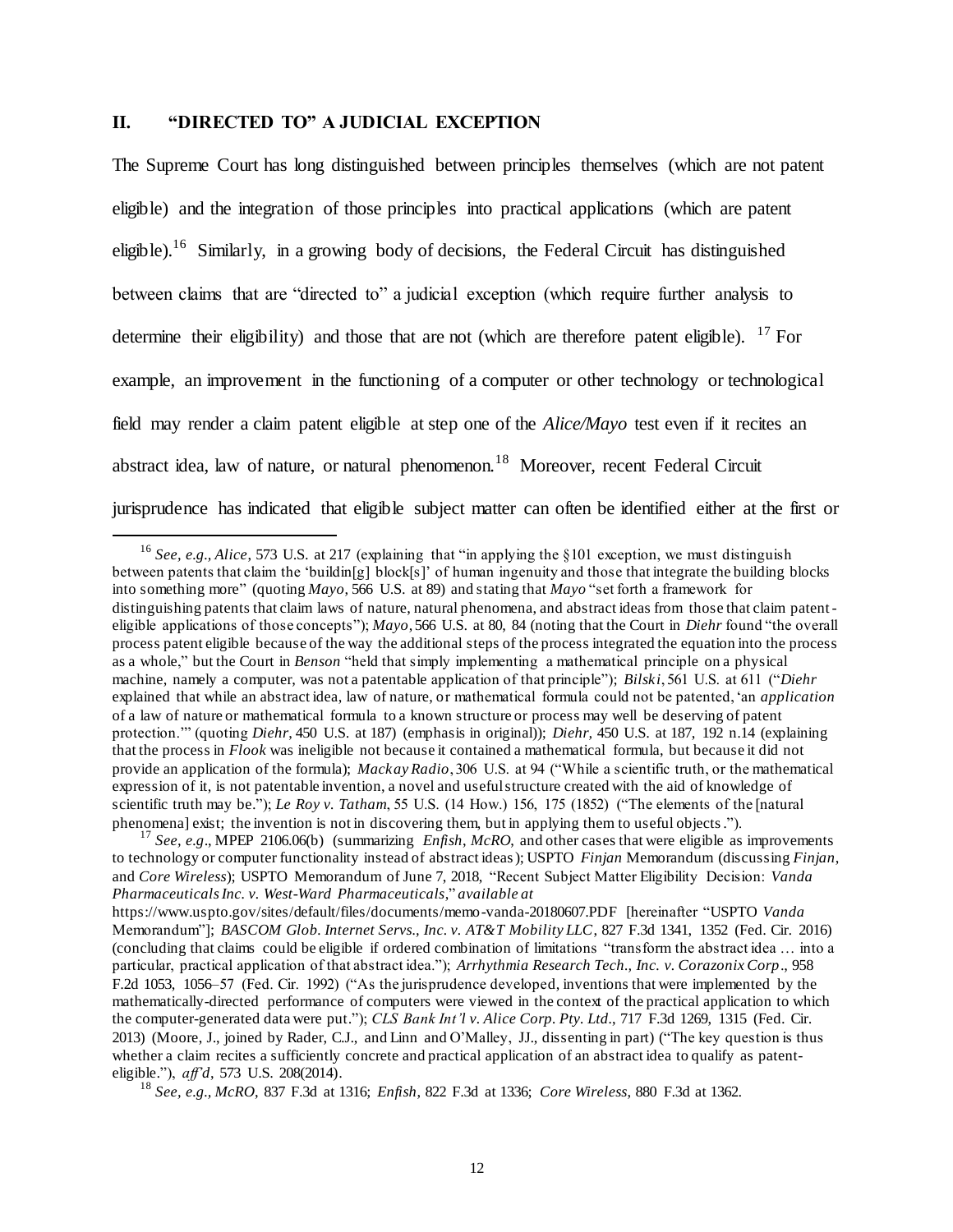the second step of the *Alice/Mayo* test.<sup>19</sup> These revised patent examination procedures are designed to more accurately and consistently identify claims that recite a practical application of a judicial exception (and thus are not "directed to" a judicial exception), thereby increasing predictability and consistency in the patent eligibility analysis. This analysis is performed at USPTO Step 2A, and incorporates certain considerations that have been applied by the courts at step one and at step two of the *Alice/Mayo* framework, given the recognized overlap in the steps depending on the facts of any given case.

In accordance with judicial precedent, and to increase consistency in examination practice, the 2019 Revised Patent Subject Matter Eligibility Guidance sets forth a procedure to determine whether a claim is "directed to" a judicial exception under USPTO Step 2A. Under the procedure, if a claim recites a judicial exception (a law of nature, a natural phenomenon, or an abstract idea as grouped in Section I, above), it must then be analyzed to determine whether the recited judicial exception is integrated into a practical application of that exception. A claim is not "directed to" a judicial exception, and thus is patent eligible, if the claim as a whole integrates the recited judicial exception into a practical application of that exception. A claim

<sup>19</sup> *See, e.g., Vanda Pharm. Inc. v. West-Ward Pharm. Int'l Ltd.,* 887 F.3d 1117, 1134 (Fed. Cir. 2018) ("If the claims are not directed to a patent ineligible concept at step one, we need not address step two of the inquiry."); *Rapid Litig. Mgmt. Ltd. v. CellzDirect, Inc*., 827 F.3d 1042, 1050 (Fed. Cir. 2016) (holding that claimed invention is patent eligible because it is not directed to a patent-ineligible concept under step one or is an inventive application of the patent-ineligible concept under step two); *Enfish*, 822 F.3d at 1339 (noting that eligibility determination can be reached either because claims not directed to an abstract idea under step one or recite a concrete improvement under step two); *McRO*, 837 F.3d at 1313 (recognizing that the "court must look to the claims as an ordered combination" in determining patentability "[w]hether at step one or step two of the *Alice* test"); *Amdocs*, 841 F.3d at 1294 (observing that recent cases "suggest that there is considerable overlap between step one and step two, and in some situations [the inventive concept] analysis could be accomplished without going beyond step one"). *See also Ancora Techs. v. HTC Am*., 908 F.3d 1343, 1349 (Fed. Cir. 2018) (noting, in accord with the "recognition of overlaps between some step one and step two considerations," that its conclusion of eligibility at step one is "indirectly reinforced by some of [its] prior holdings under step two").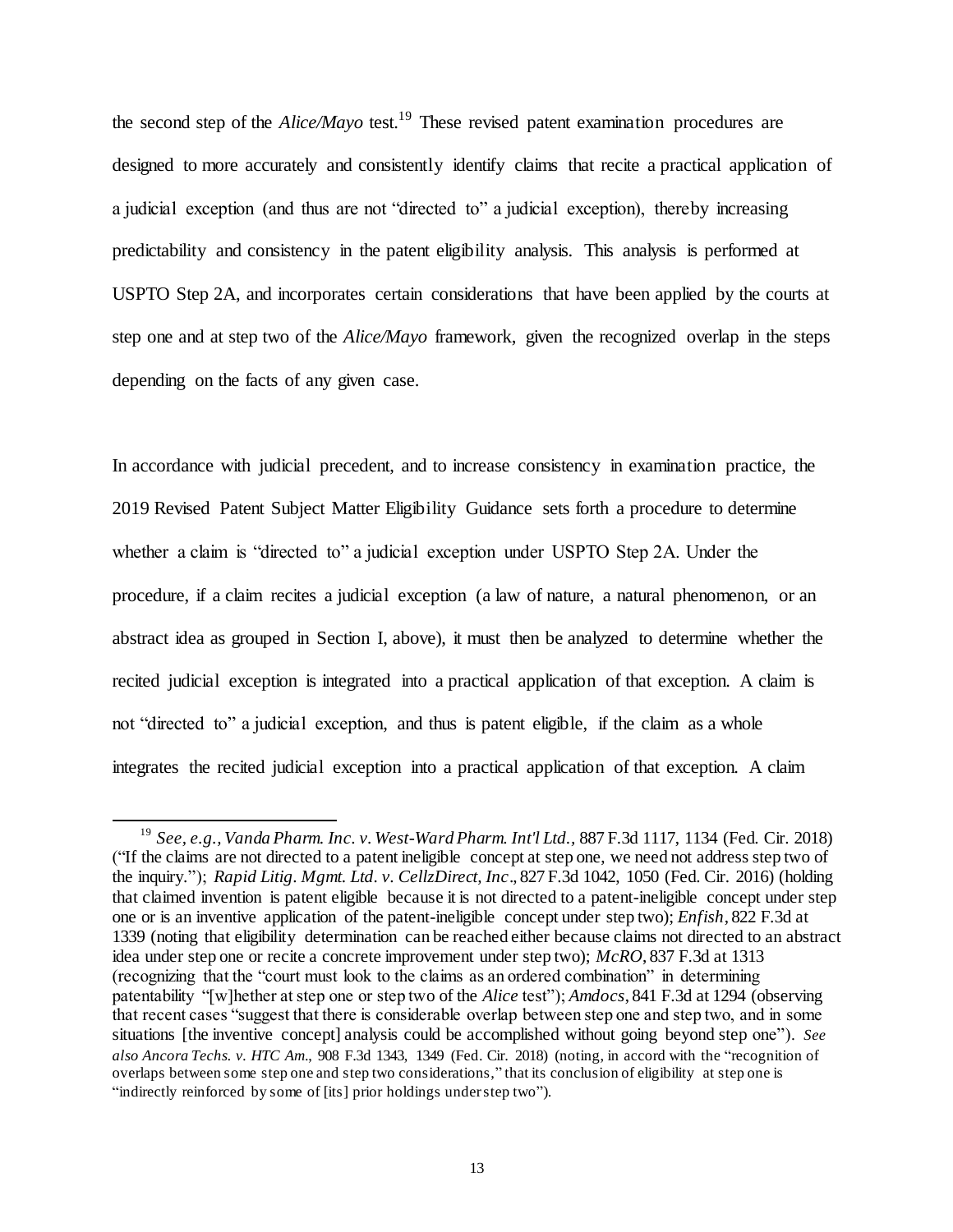that integrates a judicial exception into a practical application will apply, rely on, or use the judicial exception in a manner that imposes a meaningful limit on the judicial exception, such that the claim is more than a drafting effort designed to monopolize the judicial exception.

### **III. INSTRUCTIONS FOR APPLYING REVISED STEP 2A DURING**

#### **EXAMINATION**

Examiners should determine whether a claim satisfies the criteria for subject matter eligibility by evaluating the claim in accordance with the criteria discussed in MPEP 2106, i.e., whether the claim is to a statutory category (Step 1) and the *Alice/Mayo* test for judicial exceptions (Steps 2A and 2B). The procedure set forth herein (referred to as "revised Step 2A") changes how examiners should apply the first step of the *Alice/Mayo* test, which determines whether a claim is "directed to" a judicial exception.

As before, Step 1 of the USPTO's eligibility analysis entails considering whether the claimed subject matter falls within the four statutory categories of patentable subject matter identified by 35 U.S.C. 101: process, machine, manufacture, or composition of matter. The 2019 Revised Patent Subject Matter Eligibility Guidance does not change Step 1 or the streamlined analysis, which are discussed in MPEP 2106.03 and 2106.06, respectively. Examiners may continue to use a streamlined analysis (Pathway A) when the patent eligibility of a claim is self-evident.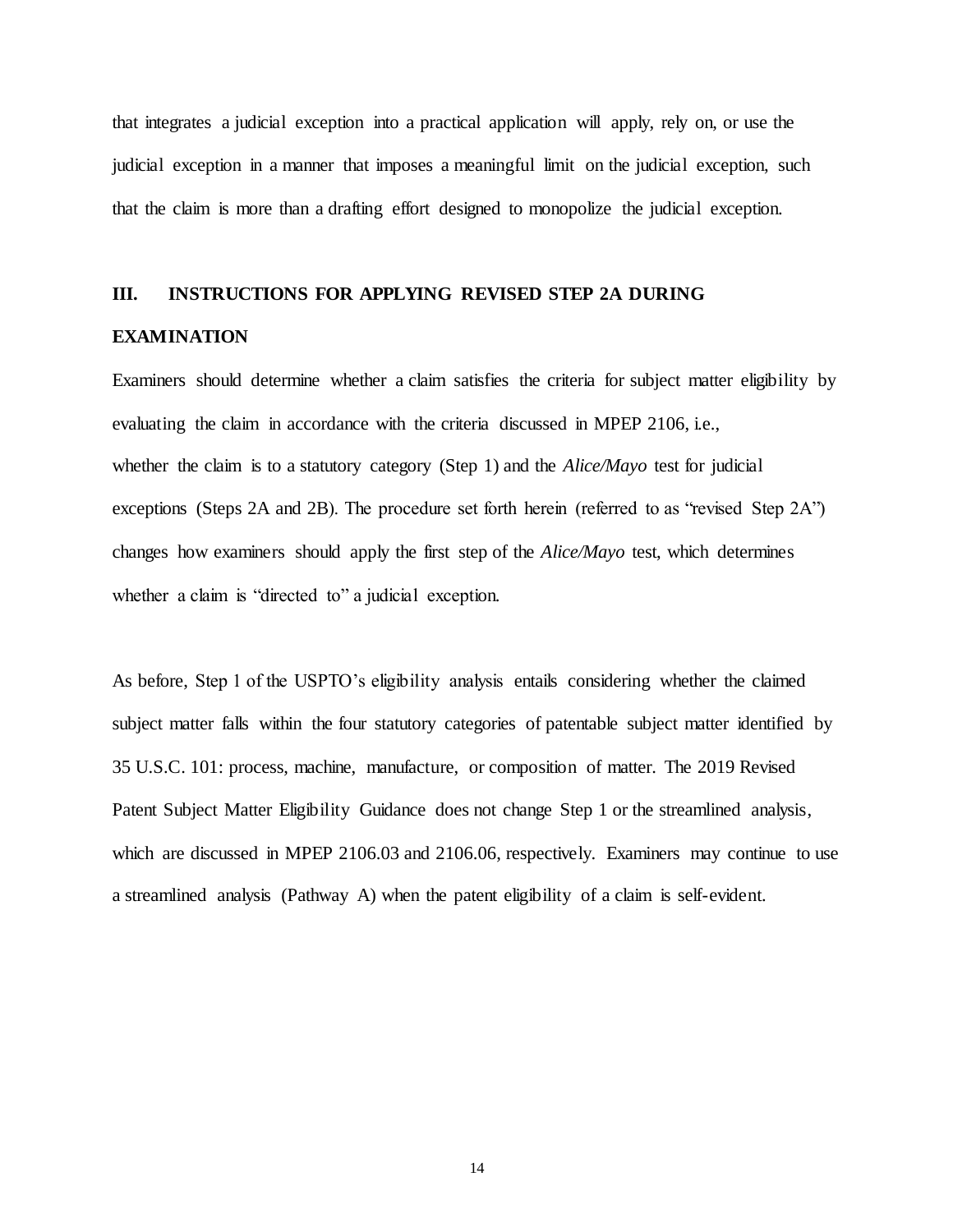Step 2A of the 2019 Revised Patent Subject Matter Eligibility Guidance is a two-prong inquiry. In Prong One, examiners evaluate whether the claim recites a judicial exception.<sup>20</sup> This prong is similar to procedures in prior guidance except that when determining if a claim recites an abstract idea, examiners now refer to the subject matter groupings of abstract ideas in Section I instead of comparing the claimed concept to the USPTO's prior "Eligibility Quick Reference Sheet Identifying Abstract Ideas."

- If the claim recites a judicial exception (i.e., an abstract idea enumerated in Section I of the 2019 Revised Patent Subject Matter Eligibility Guidance, a law of nature, or a natural phenomenon), the claim requires further analysis in Prong Two.
- If the claim does not recite a judicial exception (a law of nature, natural phenomenon, or subject matter within the enumerated groupings of abstract ideas in Section I), then the claim is eligible at Prong One of revised Step 2A. This concludes the eligibility analysis, except in the rare circumstance described below. $21$
- In the rare circumstance in which an examiner believes a claim limitation that does not fall within the enumerated groupings of abstract ideas should nonetheless be treated as reciting an abstract idea, the procedure described in Section III.C for analyzing the claim should be followed.

<sup>&</sup>lt;sup>20</sup> This notice does not change the type of claim limitations that are considered to recite a law of nature or natural phenomenon. For more information about laws of nature and natural phenomena , including products of nature, see MPEP 2106.04(b) and (c).

 $21$  Even if a claim is determined to be patent eligible under section 101, this or any other step of the eligibility analysis does not end the inquiry. The claims must also satisfy the other conditions and requirements for patentability, for example, under section 102 (novelty), 103 (nonobviousness), or 112 (enablement, written description, definiteness). *Bilski*, 561 U.S. at 602. Examiners should take care not to confuse or intermingle patentability requirements of these separate sections with patent eligibility analysis under section 101.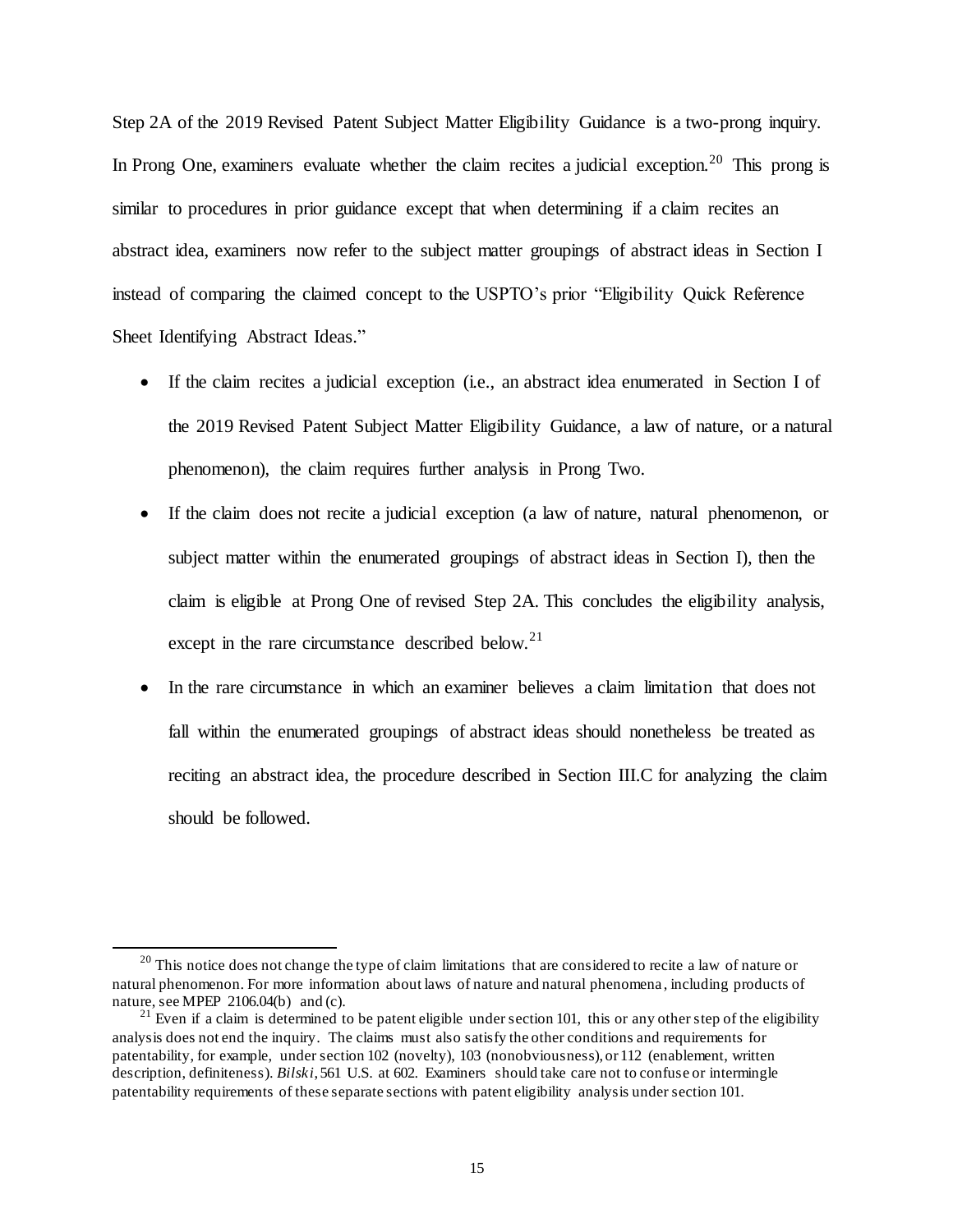In Prong Two, examiners evaluate whether the claim recites additional elements that integrate the exception into a practical application of that exception. This prong adds a more detailed eligibility analysis to step one of the *Alice/Mayo* test (USPTO Step 2A) than was required under prior guidance.

- If the recited exception is integrated into a practical application of the exception, then the claim is eligible at Prong Two of revised Step 2A. This concludes the eligibility analysis.
- If, however, the additional elements do not integrate the exception into a practical application, then the claim is directed to the recited judicial exception, and requires further analysis under Step 2B (where it may still be eligible if it amounts to an "inventive concept"). $22$

The following discussion provides additional detail on this revised procedure.

#### **A. Revised Step 2A**

 $\overline{a}$ 

#### **1. Prong One: Evaluate Whether The Claim Recites A Judicial Exception**

In Prong One, examiners should evaluate whether the claim recites a judicial exception, i.e., an abstract idea, a law of nature, or a natural phenomenon. If the claim does not recite a judicial exception, it is not directed to a judicial exception (Step 2A: NO) and is eligible. This concludes the eligibility analysis. If the claim does recite a judicial exception, then it requires further analysis in Prong Two of Revised Step 2A to determine whether it is directed to the recited

<sup>22</sup> *See, e.g.*, *Amdocs*, 841 F.3d at 1300, 1303; *BASCOM,* 827 F.3d at 1349-52; *DDR Holdings, LLC v. Hotels.com*, L.P., 773 F.3d 1245, 1257-59 (Fed. Cir. 2014); USPTO *Berkheimer* Memorandum; *see also Rapid Litig.*, 827 F.3d at 1050 (holding that claimed invention is patent eligible because it is not directed to a patentineligible concept under step one or is an inventive application of the patent-ineligible concept understep two).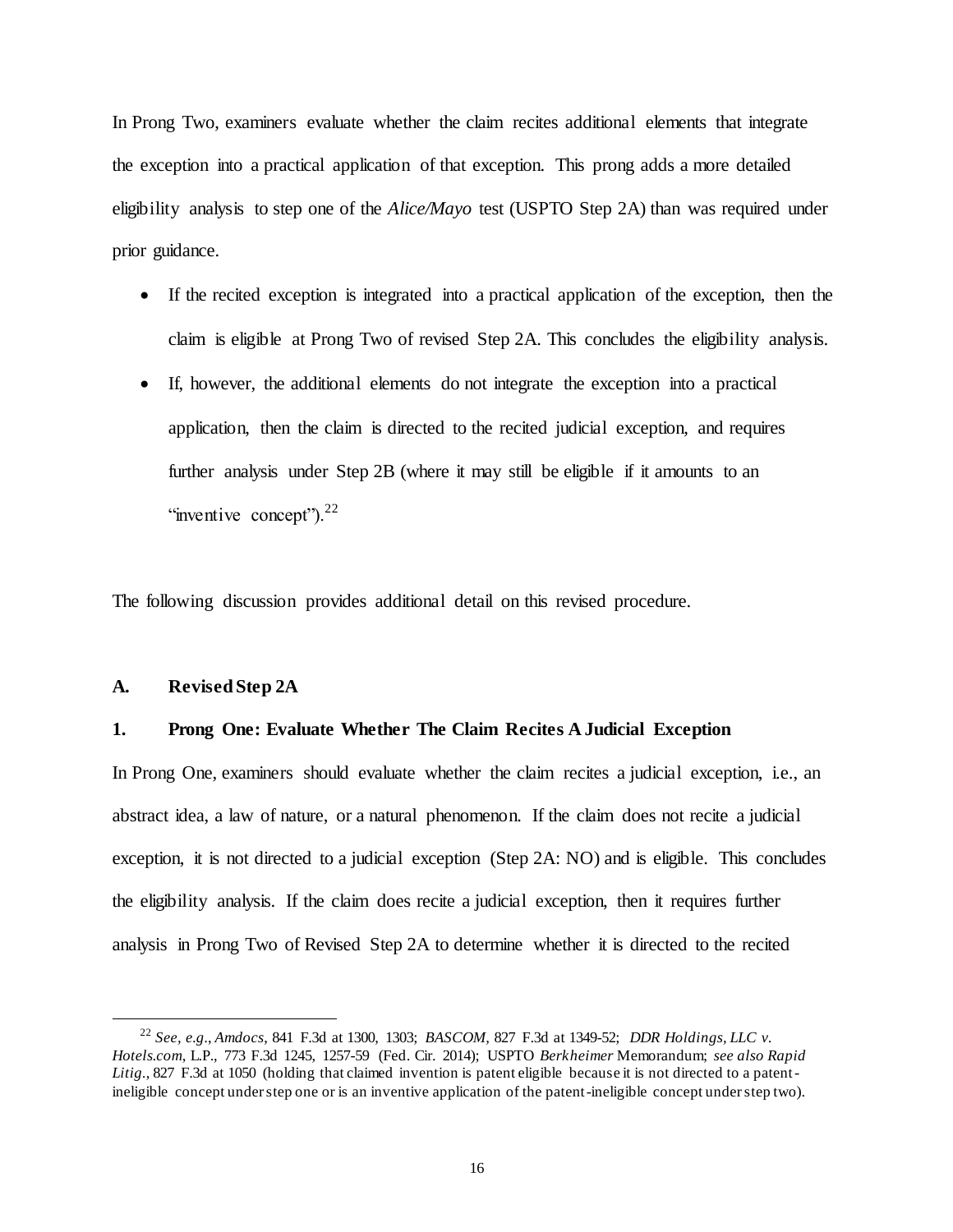exception, as explained in Section III.A.2 of the 2019 Revised Patent Subject Matter Eligibility Guidance.

For abstract ideas, Prong One represents a change as compared to prior guidance. To determine whether a claim recites an abstract idea in Prong One, examiners are now to: (a) identify the specific limitation(s) in the claim under examination (individually or in combination) that the examiner believes recites an abstract idea; and (b) determine whether the identified limitation(s) falls within the subject matter groupings of abstract ideas enumerated in Section I of the 2019 Revised Patent Subject Matter Eligibility Guidance. If the identified limitation(s) falls within the subject matter groupings of abstract ideas enumerated in Section I, analysis should proceed to Prong Two in order to evaluate whether the claim integrates the abstract idea into a practical application. When evaluating Prong One, examiners are no longer to use the USPTO's "Eligibility Quick Reference Sheet Identifying Abstract Ideas," which has been superseded by this document.

In the rare circumstance in which an examiner believes a claim limitation that does not fall within the enumerated groupings of abstract ideas should nonetheless be treated as reciting an abstract idea, the procedure described in Section III.C for analyzing the claim should be followed.

For laws of nature and natural phenomena, Prong One does not represent a change. Examiners should continue to follow existing guidance to identify whether a claim recites one of these

17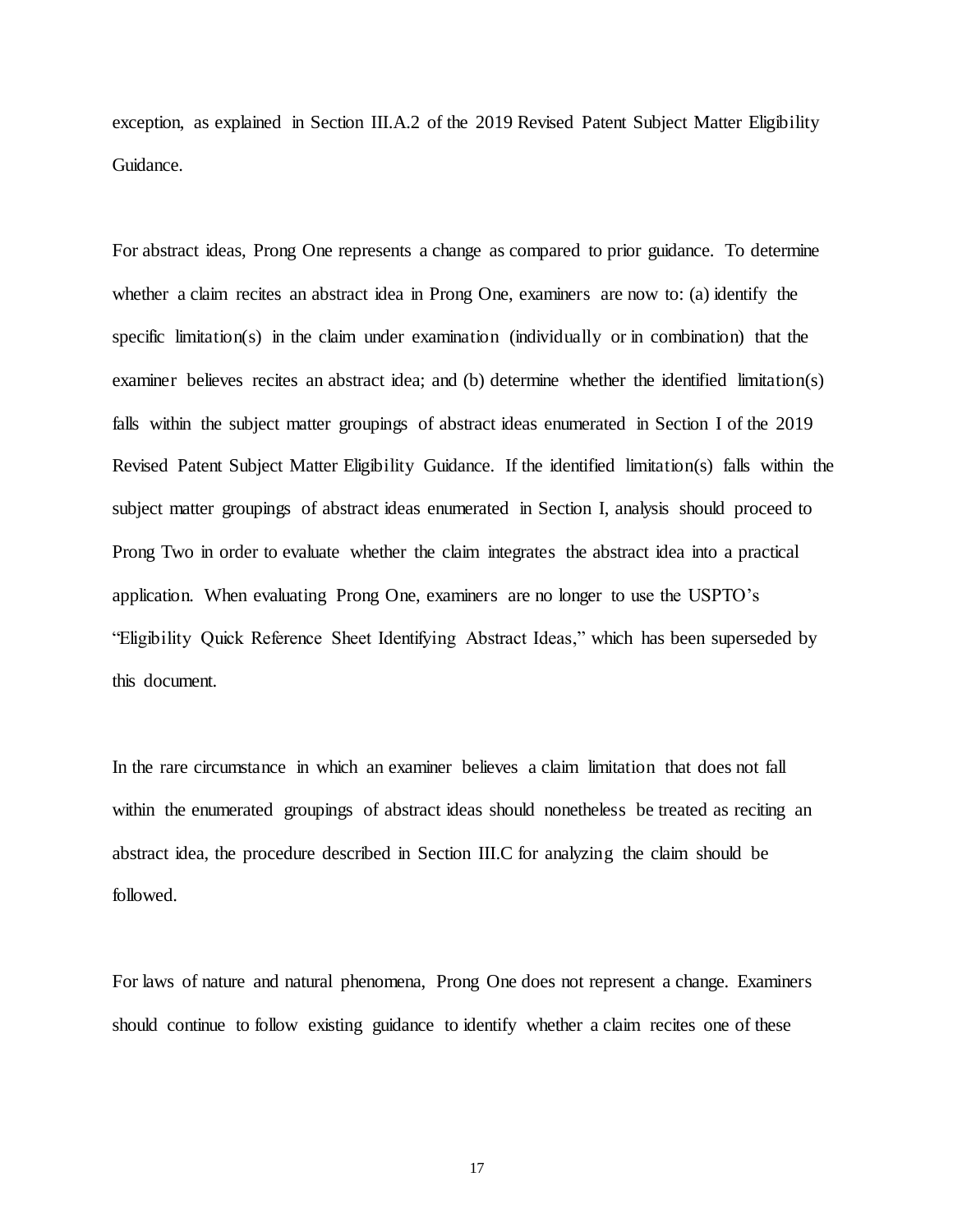exceptions,  $23$  and if it does, proceed to Prong Two of the 2019 Revised Patent Subject Matter Eligibility Guidance in order to evaluate whether the claim integrates the law of nature or natural phenomenon into a practical application.

# **2. Prong Two: If The Claim Recites A Judicial Exception, Evaluate Whether The Judicial Exception Is Integrated Into A Practical Application**

In Prong Two, examiners should evaluate whether the claim as a whole integrates the recited judicial exception into a practical application of the exception. A claim that integrates a judicial exception into a practical application will apply, rely on, or use the judicial exception in a manner that imposes a meaningful limit on the judicial exception, such that the claim is more than a drafting effort designed to monopolize the judicial exception. When the exception is so integrated, then the claim is not directed to a judicial exception (Step 2A: NO) and is eligible. This concludes the eligibility analysis. If the additional elements do not integrate the exception into a practical application, then the claim is directed to the judicial exception (Step 2A: YES), and requires further analysis under Step 2B (where it may still be eligible if it amounts to an inventive concept), as explained in Section III.B of the 2019 Revised Patent Subject Matter Eligibility Guidance.

Prong Two represents a change from prior guidance. The analysis under Prong Two is the same for all claims reciting a judicial exception, whether the exception is an abstract idea, a law of nature, or a natural phenomenon.

<sup>23</sup> *See* MPEP 2106.04(b)-(c).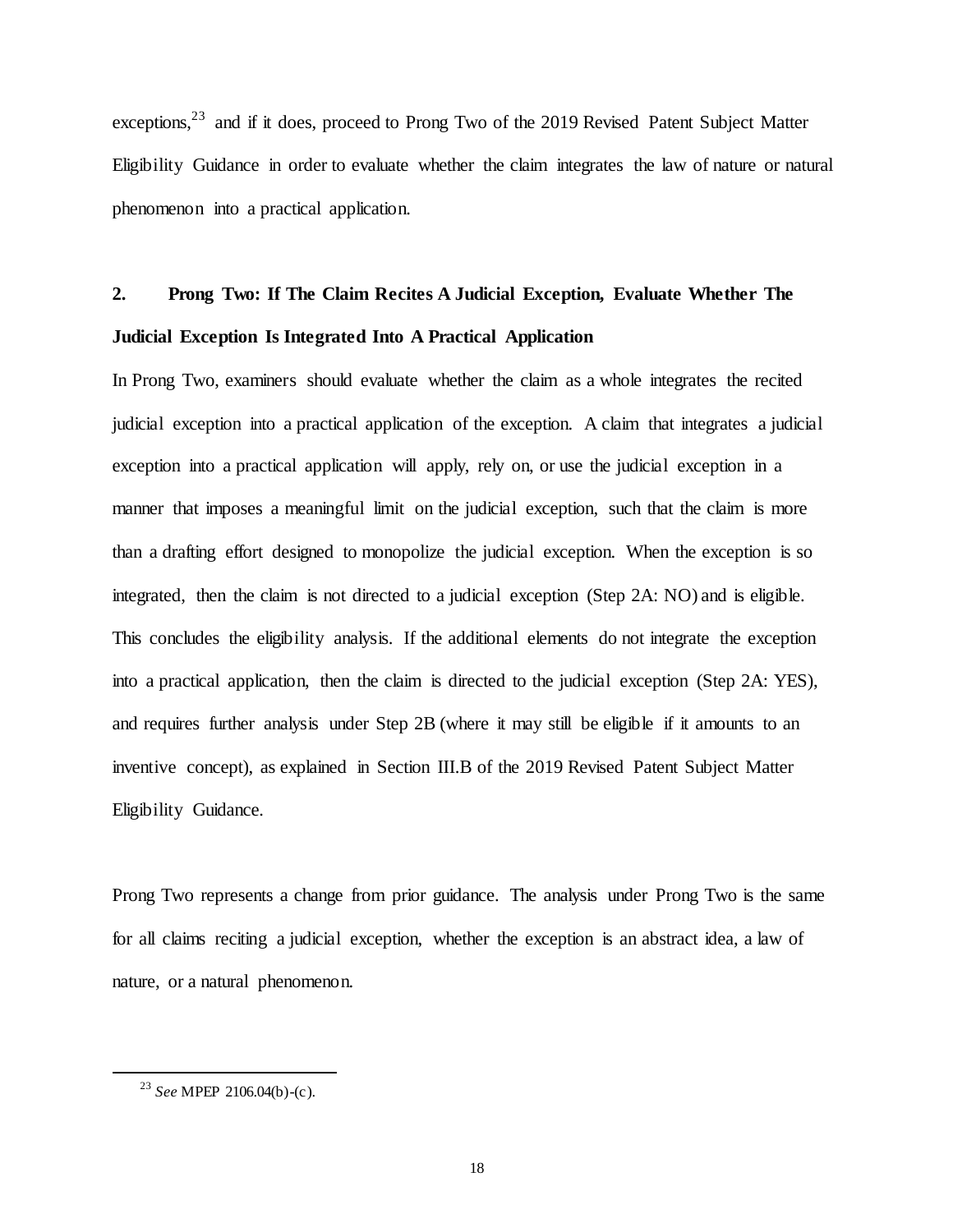Examiners evaluate integration into a practical application by: (a) identifying whether there are any additional elements recited in the claim beyond the judicial exception(s); and (b) evaluating those additional elements individually and in combination to determine whether they integrate the exception into a practical application, using one or more of the considerations laid out by the Supreme Court and the Federal Circuit, for example those listed below. While some of the considerations listed below were discussed in prior guidance in the context of Step 2B, evaluating them in revised Step 2A promotes early and efficient resolution of patent eligibility, and increases certainty and reliability. Examiners should note, however, that revised Step 2A specifically excludes consideration of whether the additional elements represent well-understood, routine, conventional activity. Instead, analysis of well-understood, routine, conventional activity is done in Step 2B. Accordingly, in revised Step 2A examiners should ensure that they give weight to all additional elements, whether or not they are conventional, when evaluating whether a judicial exception has been integrated into a practical application.

In the context of revised Step 2A, the following exemplary considerations are indicative that an additional element (or combination of elements)<sup>24</sup> may have integrated the exception into a practical application:

• an additional element reflects an improvement in the functioning of a computer, or an improvement to other technology or technical field;  $^{25}$ 

<sup>&</sup>lt;sup>24</sup> USPTO guidance uses the term "additional elements" to refer to claim features, limitations, and/or steps that are recited in the claim beyond the identified judicial exception. Again, whether an additional element or combination of elements integrate the exception into a practical application should be evaluated on the claim as a whole.

<sup>&</sup>lt;sup>25</sup> For example, a modification of Internet hyperlink protocol to dynamically produce a dual-source hybrid webpage. See MPEP 2106.05(a) for more information concerning improvements in the functioning of a computer or to any other technology or technical field, including a discussion of the exemplar provided herein, which is based on *DDR Holdings*, 773 F.3d at 1258-59. See also USPTO *Finjan* Memorandum (discussing *Finjan* and *Core Wireless*).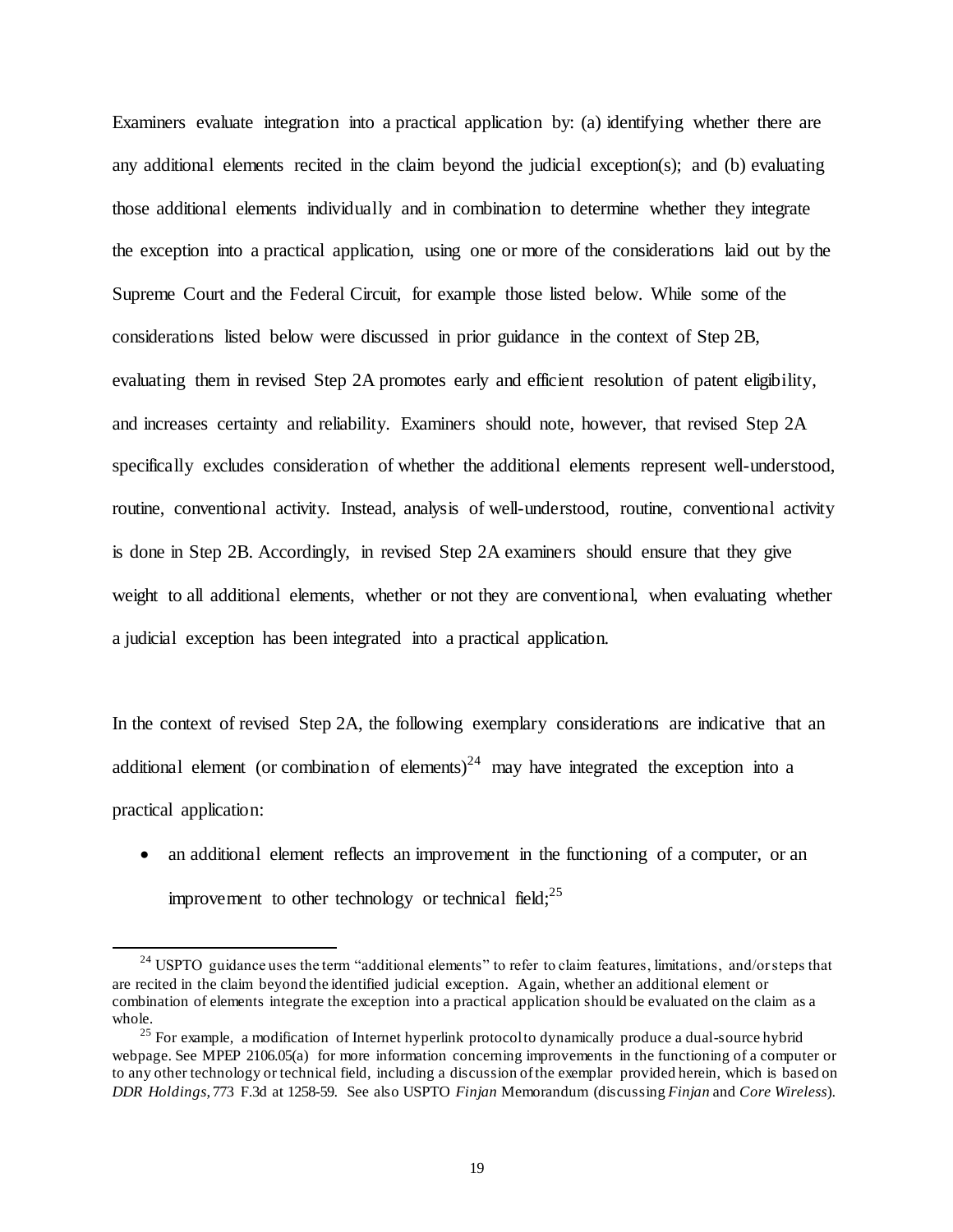- an additional element that applies or uses a judicial exception to effect a particular treatment or prophylaxis for a disease or medical condition;  $2^6$
- an additional element implements a judicial exception with, or uses a judicial exception in conjunction with, a particular machine or manufacture that is integral to the claim;  $27$
- an additional element effects a transformation or reduction of a particular article to a different state or thing:<sup>28</sup> and
- an additional element applies or uses the judicial exception in some other meaningful way beyond generally linking the use of the judicial exception to a particular technological environment, such that the claim as a whole is more than a drafting effort designed to monopolize the exception.<sup>29</sup>

This is not an exclusive list, and there may be other examples of integrating the exception into a

practical application.

<sup>&</sup>lt;sup>26</sup> For example, an immunization step that integrates an abstract idea into a specific process of immunizing that lowers the risk that immunized patients will later develop chronic immune-mediated diseases. *See, e.g*., *Classen Immunotherapies, Inc. v. Biogen IDEC*, 659 F.3d 1057, 1066-68 (Fed. Cir. 2011). *See also Vanda Pharm. Inc. v. West-Ward Pharm. Int'l Ltd.*, 887 F.3d 1117, 1135 (Fed. Cir. 2018) (holding claims to the practical application of the natural relationships between iloperidone, CYP2D6 metabolism, and QTc prolongation to treat schizophrenia, not merely the recognition of those relationships, to be patent eligible at *Mayo/Alice* step 1 (USPTO Step 2A)), and USPTO *Vanda* Memorandum (discussing *Vanda*).

<sup>&</sup>lt;sup>27</sup> For example, a Fourdrinier machine (which is understood in the art to have a specific structure comprising a headbox, a paper-making wire, and a series of rolls) that is arranged in a particular way that uses gravity to optimize the speed of the machine while maintaining quality of the formed paper web. See MPEP 2106.05(b) for more information concerning use of a judicial exception with, or in conjunction with, a particular machine or manufacture, including a discussion of the exemplar provided herein, which is based on *Eibel Process Co. v. Minnesota & Ontario Paper Co.*, 261 U.S. 45, 64-65 (1923).

<sup>&</sup>lt;sup>28</sup> For example, a process that transforms raw, uncured synthetic rubber into precision-molded synthetic rubber products by using a mathematical formula to control operation of the mold. See MPEP 2106.05(c) for more information concerning transformation or reduction of a particular article to a different state or thing, including a discussion of the exemplar provided herein, which is based on *Diehr*, 450 U.S. at 184.

<sup>&</sup>lt;sup>29</sup> For example, a combination of steps including installing rubber in a press, closing the mold, constantly measuring the temperature in the mold, and automatically opening the press at the proper time, all of which together meaningfully limited the use of a mathematical equation to a practical application of molding rubber products. See MPEP 2106.05(e) for more information on this consideration, including a discussion of the exemplar provided herein, which is based on *Diehr*, 450 U.S. at 184, 187. See also USPTO *Finjan* Memorandum (discussing *Finjan* and *Core Wireless*).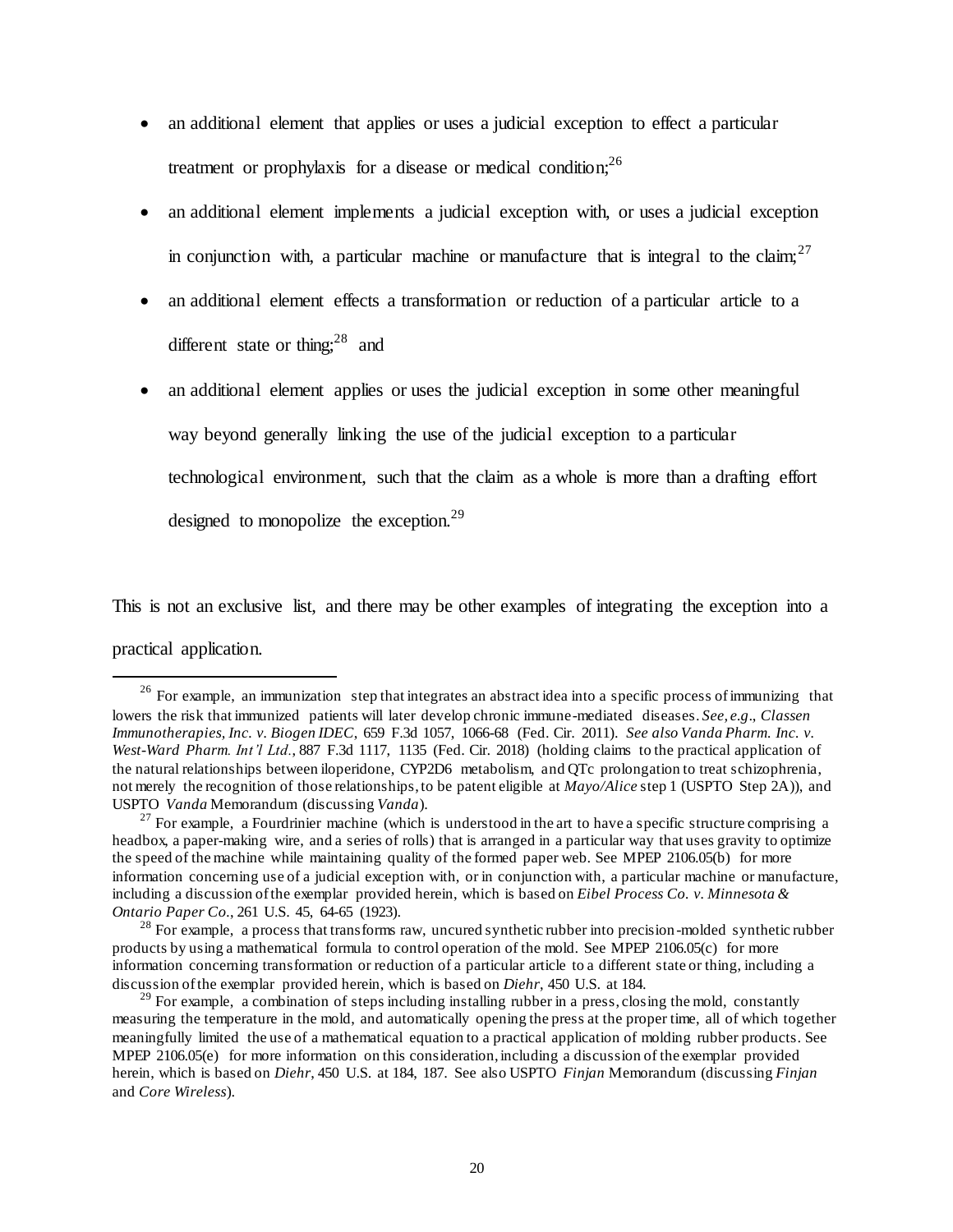The courts have also identified examples in which a judicial exception has not been integrated into a practical application:

- an additional element merely recites the words "apply it" (or an equivalent) with the judicial exception, or merely includes instructions to implement an abstract idea on a computer, or merely uses a computer as a tool to perform an abstract idea;<sup>30</sup>
- an additional element adds insignificant extra-solution activity to the judicial exception;<sup>31</sup> and
- an additional element does no more than generally link the use of a judicial exception to a particular technological environment or field of use.<sup>32</sup>

It is critical that examiners consider the claim as a whole when evaluating whether the judicial exception is meaningfully limited by integration into a practical application of the exception. Some elements may be enough on their own to meaningfully limit an exception, but other times

 $30$  For example, a limitation indicating that a particular function such as creating and maintaining electronic records is performed by a computer, without specifying how. See MPEP 2106.05(f) for more information concerning mere instructions to apply a judicial exception, including a discussion of the exemplar provided herein, which is based on *Alice*, 573 U.S. at 222-26. *See also Benson*, 409 U.S. 63 (holding that merely implementing a mathematical principle on a general purpose computer is a patent ineligible abstract idea); *Credit Acceptance Corp. v. Westlake Services*, 859 F.3d 1044 (Fed. Cir. 2017) (using a computer as a tool to process an application for financing a purchase).

 $31$  For example, a mere data gathering such as a step of obtaining information about credit card transactions so that the information can be analyzed in order to detect whether the transactions were fraudulent. See MPEP  $2106.05(g)$  for more information concerning insignificant extra-solution activity, including a discussion of the exemplar provided herein, which is based on *CyberSource*, 654 F.3d at 1375. *See also Mayo*, 566 U.S. at 79 (concluding that additional element of measuring metabolites of a drug administered to a patient was insignificant extra-solution activity, which was insufficient to confer patent eligibility); *Flook*, 437 U.S. at 590 (step of adjusting an alarm limit based on the output of a mathematical formula was "post-solution activity" and did not render method patent eligible).

 $32$  For example, a claim describing how the abstract idea of hedging could be used in the commodities and energy markets, or a claim limiting the use of a mathematical formula to the petrochemical and oil-refining fields. See MPEP 2106.05(h) concerning generally linking use of a judicial exception to a particular technolog ical environment or field of use, including a discussion of the exemplars provided herein, which are based on *Bilski*, 561 U.S. at 612, and *Flook*, 437 U.S. at 588-90. Thus, the mere application of an abstract method of organizing human activity in a particular field is not sufficient to integrate the judicial exception into a practical application.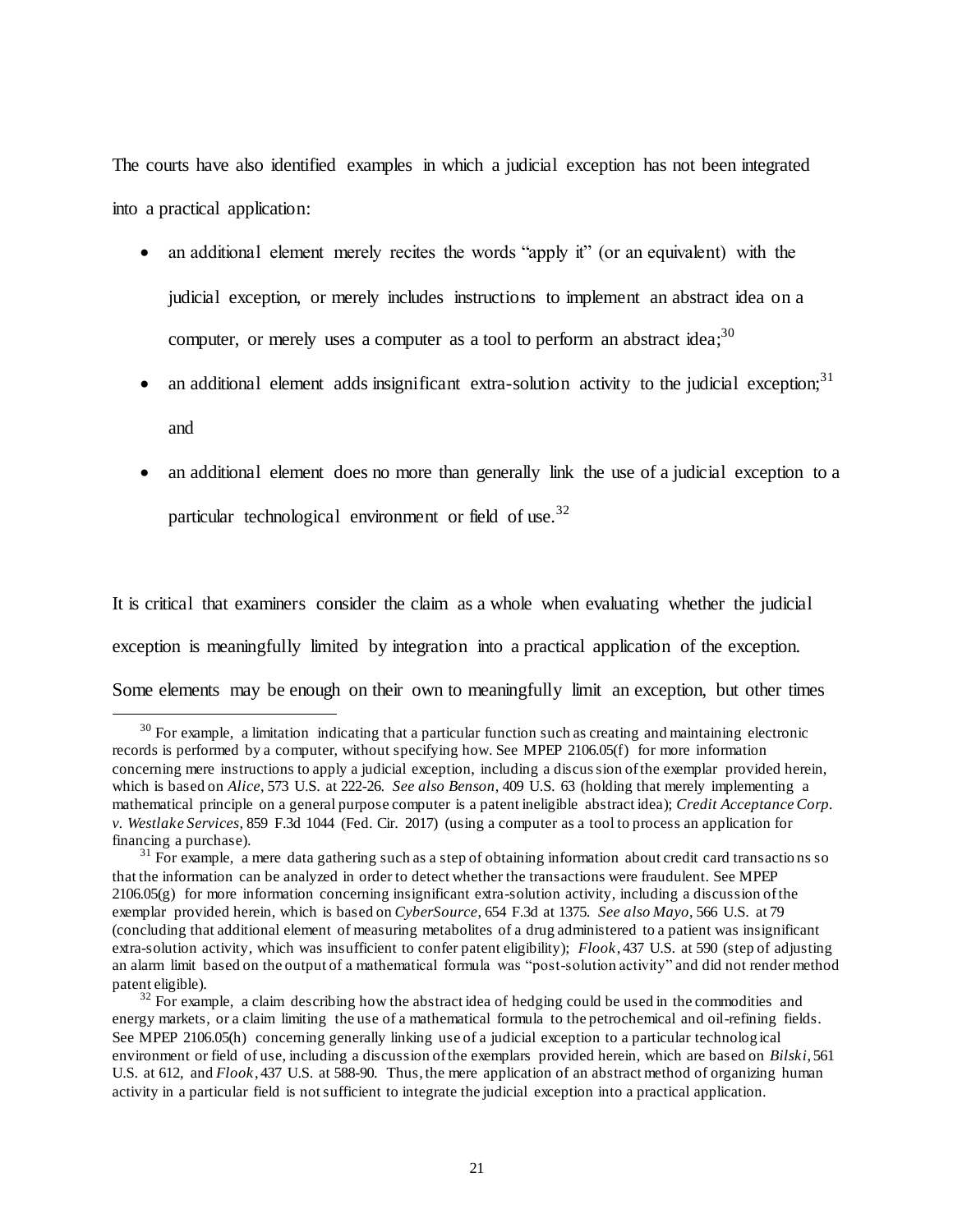it is the combination of elements that provide the practical application. When evaluating whether an element (or combination of elements) integrates an exception into a practical application, examiners should give careful consideration to both the element and how it is used or arranged in the claim as a whole. Because revised Step 2A does not evaluate whether an additional element is well-understood, routine, conventional activity, examiners are reminded that a claim that includes conventional elements may still integrate an exception into a practical application, thereby satisfying the subject matter eligibility requirement of Section  $101^{33}$ 

# **B. Step 2B: If The Claim Is Directed To A Judicial Exception, Evaluate Whether The Claim Provides An Inventive Concept**

It is possible that a claim that does not "integrate" a recited judicial exception is nonetheless patent eligible. For example the claim may recite additional elements that render the claim patent eligible even though a judicial exception is recited in a separate claim element.<sup>34</sup> Along these lines, the Federal Circuit has held claims eligible at the second step of the *Alice/Mayo* test (USPTO Step 2B) because the additional elements recited in the claims provided "significantly more" than the recited judicial exception (e.g., because the additional elements were unconventional in combination).<sup>35</sup> Therefore, if a claim has been determined to be directed to a judicial exception under revised Step 2A, examiners should then evaluate the additional elements

 $33$  Of course, such claims must also satisfy the other conditions and requirements of patentability, for example, under section 102 (novelty), 103 (nonobviousness), and 112 (enablement, written description, definiteness). *Bilski*, 561 U.S. at 602.

<sup>34</sup> *See, e.g., Diehr*, 450 U.S. at 187 ("Our earlier opinions lend support to our present conclusion that a claim drawn to subject matter otherwise statutory does not become nonstatutory simply because it uses a mathematical formula, computer program, or digital computer."); *id*. at 185 ("Our conclusion regarding respondents' claims is not altered by the fact that in several steps of the process a mathematical equation and a programmed digital computer are used.").

<sup>35</sup> *See, e.g.*, *Amdocs*, 841 F.3d at 1300, 1303; *BASCOM,* 827 F.3d at 1349-52; *DDR Holdings*, 773 F.3d at 1257- 59.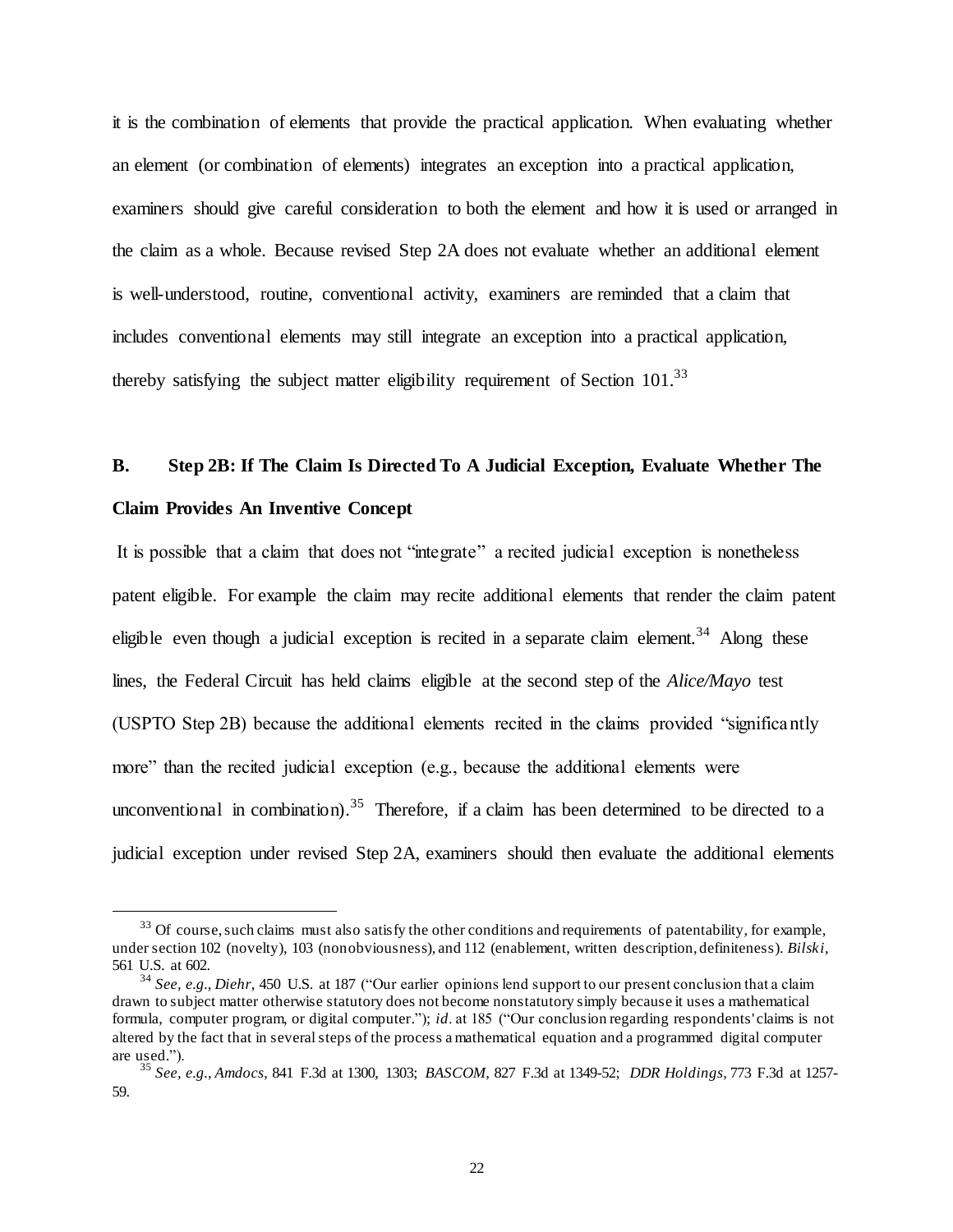individually and in combination under Step 2B to determine whether they provide an inventive concept (i.e., whether the additional elements amount to significantly more than the exception itself). If the examiner determines that the element (or combination of elements) amounts to significantly more than the exception itself (Step 2B: YES), the claim is eligible, thereby concluding the eligibility analysis. If the examiner determines that the element and combination of elements does not amount to significantly more than the exception itself, the claim is ineligible (Step 2B: NO) and the examiner should reject the claim for lack of subject matter eligibility.

While many considerations in Step 2A need not be reevaluated in Step 2B, examiners should continue to consider in Step 2B whether an additional element or combination of elements:

- adds a specific limitation or combination of limitations that are not well-understood, routine, conventional activity in the field, which is indicative that an inventive concept may be present; or
- simply appends well-understood, routine, conventional activities previously known to the industry, specified at a high level of generality, to the judicial exception, which is indicative that an inventive concept may not be present.  $36$

For this reason, if an examiner had previously concluded under revised Step 2A that, e.g., an additional element was insignificant extra-solution activity, they should reevaluate that conclusion in Step 2B. If such reevaluation indicates that the element is unconventional or

<sup>&</sup>lt;sup>36</sup> In accordance with existing guidance, an examiner's conclusion that an additional element (or combination of elements) is well understood, routine, conventional activity must be supported with a factual determination. For more information concerning evaluation of well-understood, routine, conventional activity, see MPEP 2106.05(d), as modified by the USPTO *Berkheimer* Memorandum.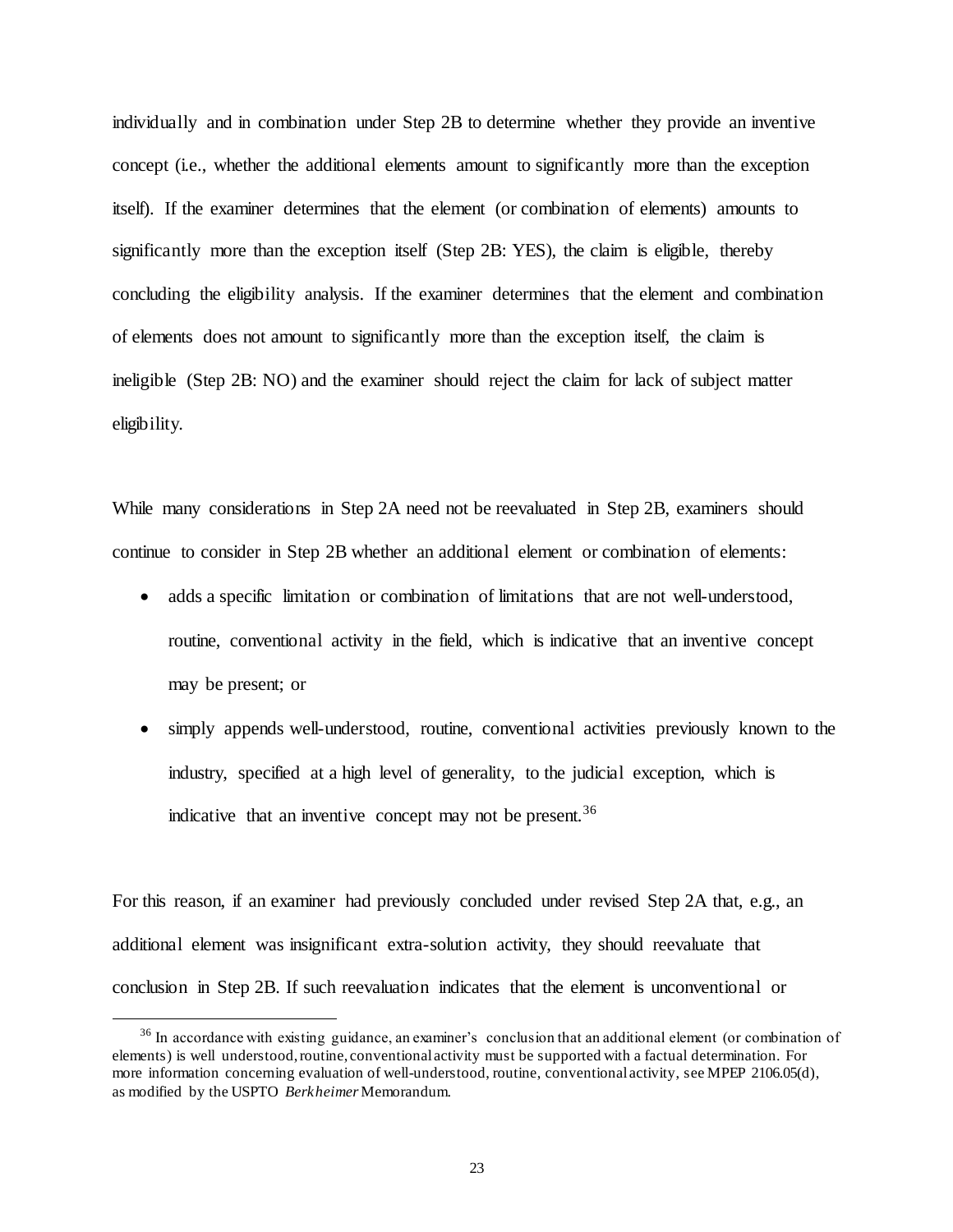otherwise more than what is well-understood, routine, conventional activity in the field, this finding may indicate that an inventive concept is present and that the claim is thus eligible.<sup>37</sup> For example, when evaluating a claim reciting an abstract idea such as a mathematical equation and a series of data gathering steps that collect a necessary input for the equation, an examiner might consider the data gathering steps to be insignificant extra-solution activity in revised Step 2A, and therefore find that the judicial exception is not integrated into a practical application.<sup>38</sup> However, when the examiner reconsiders the data gathering steps in Step 2B, the examiner could determine that the combination of steps gather data in an unconventional way and therefore include an "inventive concept," rendering the claim eligible at Step 2B.<sup>39</sup> Likewise, a claim that does not meaningfully integrate a judicial exception into a practical application of the exception sufficient to pass muster at Step 2A, may nonetheless include additional subject matter that is unconventional and thus an "inventive concept" at Step  $2B<sub>1</sub><sup>40</sup>$ 

<sup>&</sup>lt;sup>37</sup> *Mayo*, 566 U.S. at 82 ("[S]imply appending conventional steps, specified at a high level of generality, to laws of nature, natural phenomena, and abstract ideas cannot make those laws, phenomena, and ideas patentable."); *but see id.* at 85 ("[T]he claimed process included not only a law of nature but also several unconventional steps (such as inserting the receptacle, applying heat to the receptacle externally, and blowing the air into the furnace) that confined the claims to a particular, useful application of the principle." (discussing the old English case, *Neilson v. Harford*, Webster's Patent Cases 295 (1841))).

<sup>38</sup> *See supra* note 34; *see also OIP Techs.,* 788 F.3d at 1363 (finding that gathering statistics generated based on customer testing for input to a pricing calculation "fail[s] to 'transform' the claimed abstract idea into a patenteligible invention").

<sup>&</sup>lt;sup>39</sup> *Compare Flook,* 437 U.S. at 585–86 (holding claimed method of updating alarm limits to be ineligible because:"In essence, the method consists of three steps: an initial step which merely measures the present value of the process variable (e.g., the temperature); an intermediate step which uses an algorithm to calculate an updated alarm-limit value; and a final step in which the actual alarm limit is adjusted to the updated value. The only difference between the conventional methods of changing alarm limits and that described in respondent's application rests in the second step—the mathematical algorithm or formula*.*"); *with Exergen Corp. v. Kaz USA, Inc*., 725 F. App'x 959, 966 (Fed. Cir. 2018) (holding claimed body temperature detector to be eligible because:"Here, the patent is directed to the measurement of a natural phenomenon (core body temperature). Even if the concept of such measurement is directed to a natural phenomenon and is abstract at step one, the measurement method here was not conventional, routine, and well-understood. Following years and millions of dollars of testing and development, the inventor determined for the first time the coefficient representing the relationship between temporal-arterial temperature and core body temperature and incorporated that discovery into an unconventio nal method of temperature measurement.").

<sup>40</sup> *Compare Berkheimer*, 881 F.3d at 1370 (holding independent claim 1 to be ineligible at *Alice* step 2: "The[] conventional limitations of claim 1, combined with limitations of analyzing and comparing data and reconciling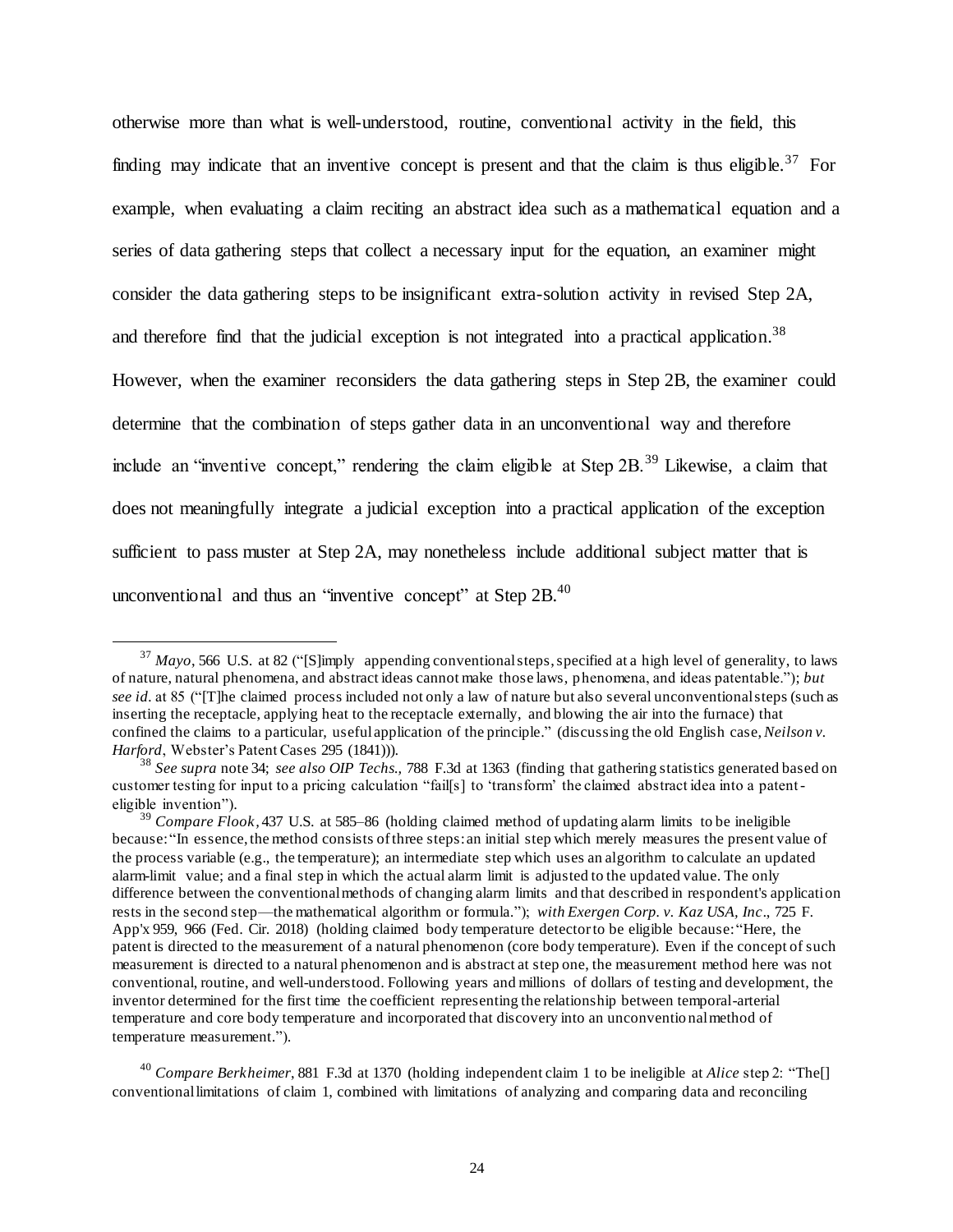## **C. Treating a Claim Limitation That Does Not Fall Within the Enumerated Groupings of Abstract Ideas as Reciting an Abstract Idea**

In the rare circumstance in which an examiner believes a claim limitation that does not fall within the enumerated groupings of abstract ideas should nonetheless be treated as reciting an abstract idea ("tentative abstract idea"), the examiner should evaluate whether the claim as a whole integrates the recited tentative abstract idea into a practical application as explained in Section III.A.2. If the claim as a whole integrates the recited tentative abstract idea into a practical application, the claim is not directed to a judicial exception (Step 2A: NO) and is eligible (thus concluding the eligibility analysis). If the claim as a whole does not integrate the recited tentative abstract idea into a practical application, then the examiner should evaluate the additional elements individually and in combination to determine whether they provide an inventive concept as explained in Section III.B. If an additional element or combination of additional elements provides an inventive concept as explained in Section III.B (Step 2B: YES), the claim is eligible (thus concluding the eligibility analysis). If the additional element or

 $\ddot{\phantom{a}}$ 

differences between the data, fail to transform the abstract idea into a patent-eligible invention. The limitations amount to no more than performing the abstract idea of parsing and comparing data with conventional computer components")(internal quotation marks and citation omitted); *with id*. (concluding that dependent claims 4-7 may be eligible: "Claims 4–7, in contrast, contain limitations directed to the arguably unconventional inventive concept described in the specification. Claim 4 recites 'storing a reconciled object structure in the archive without substantial redundancy.'The specification states that storing object structures in the archive without substantial redundancy improves system operating efficiency and reduces storage costs. It also states that known asset management systems did not archive documents in this manner. Claim 5 depends on claim 4 and further recites 'selectively editing an object structure, linked to other structures to thereby effect a one-to-many change in a plurality of archived items.' The specification states one-to-many editing substantially reduces effort needed to update files because a single edit can update every document in the archive linked to that object structure. This one-to-many functionality is more than 'editing data in a straightforward copy-and-paste fashion,' as characterized by the district court. According to the specification, conventional digital asset management systems cannot perform one-to-many editing because they store documents with numerous instances of redundant elements, rather than eliminate redundancies through the storage of linked object structures. Claims 6–7 depend from claim 5 and accordingly contain the same limitations. These claims recite a specific method of archiving that, according to the specification, provides benefits that improve computer functionality.... [There is at least a genuine issue of material fact in light of the specification regarding whether claims 4–7 archive documents in an inventive manner that improves these aspects of the disclosed archival system.") (internal quotation marks and citations omitted).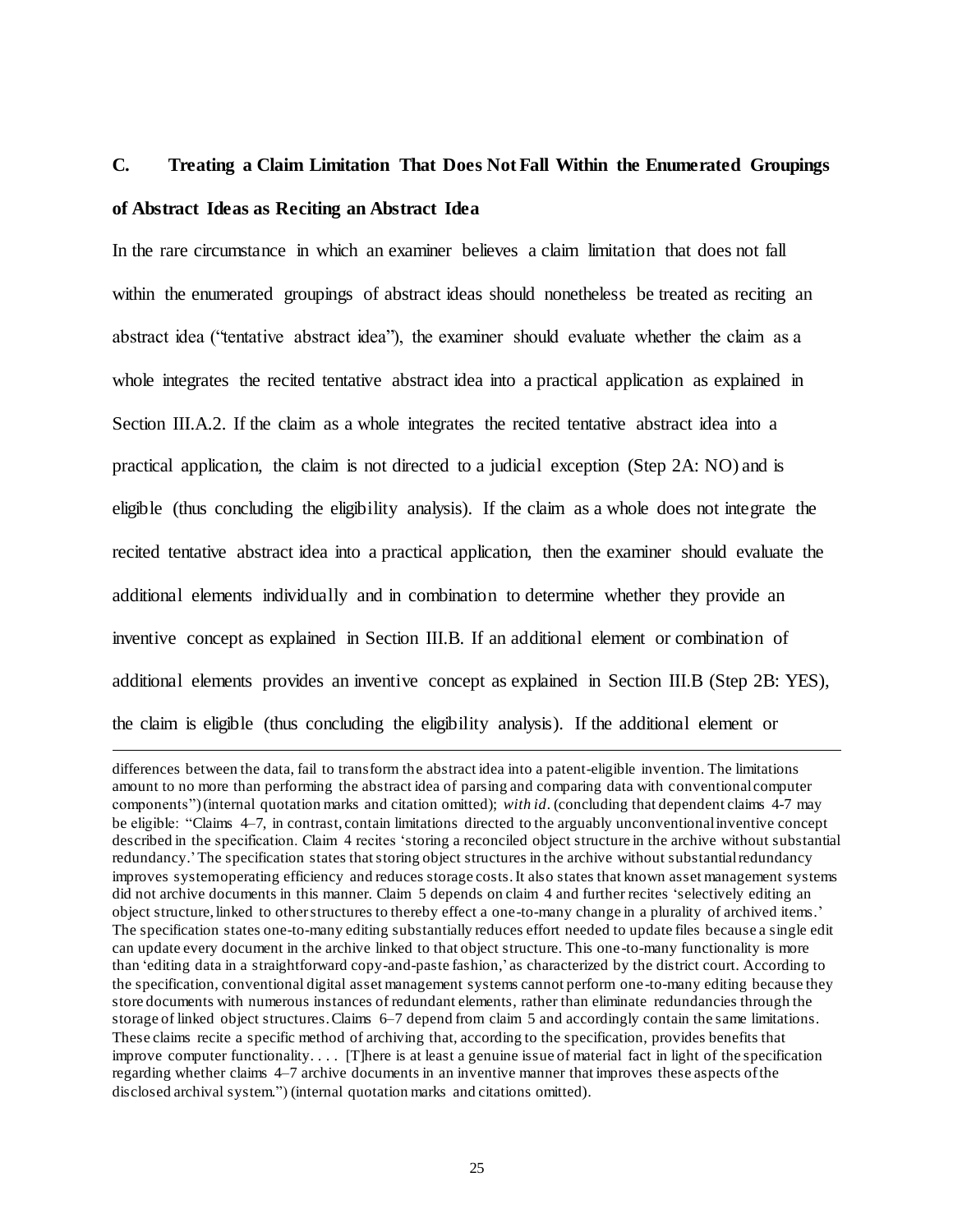combination of additional elements does not provide an inventive concept as explained in Section III.B (Step 2B: NO), the examiner should bring the application to the attention of the Technology Center Director. Any rejection in which a claim limitation, which does not fall within the enumerated abstract ideas (tentative abstract idea), is nonetheless treated as reciting an abstract idea must be approved by the Technology Center Director (which approval will be indicated in the file record of the application), and must provide a justification<sup>41</sup> for why such claim limitation is being treated as reciting an abstract idea.<sup>42</sup>

#### **D. Compact Prosecution**

Regardless of whether a rejection under 35 U.S.C. 101 is made, a complete examination should be made for every claim under each of the other patentability requirements: 35 U.S.C. 102, 103, 112, and 101 (utility, inventorship and double patenting) and non-statutory double patenting.<sup>43</sup> Compact prosecution, however, does not mandate that the patentability requirements be analyzed in any particular order.

Dated: December 20, 2018.

 $\ddot{\phantom{a}}$ 

Andrei Iancu, Under Secretary of Commerce for Intellectual Property and Director of the United States Patent and Trademark Office.

 $41$  Such justification may include, for example, an explanation of why the element contains subject matter that, per se, invokes eligibility concerns similar to those expressed by the Supreme Court with regard to the judicial exceptions. *See supra* note 5.

<sup>&</sup>lt;sup>42</sup> Similarly, in the rare circumstance in which a panel of administrative patent judges (or panel majority) believes that a claim reciting a tentative abstract idea should be treated as reciting an abstract idea, the matter should be brought to the attention of the PTAB leadership by a written request for clearance.

<sup>43</sup> *See* MPEP 2103 et seq. and 2106(III).